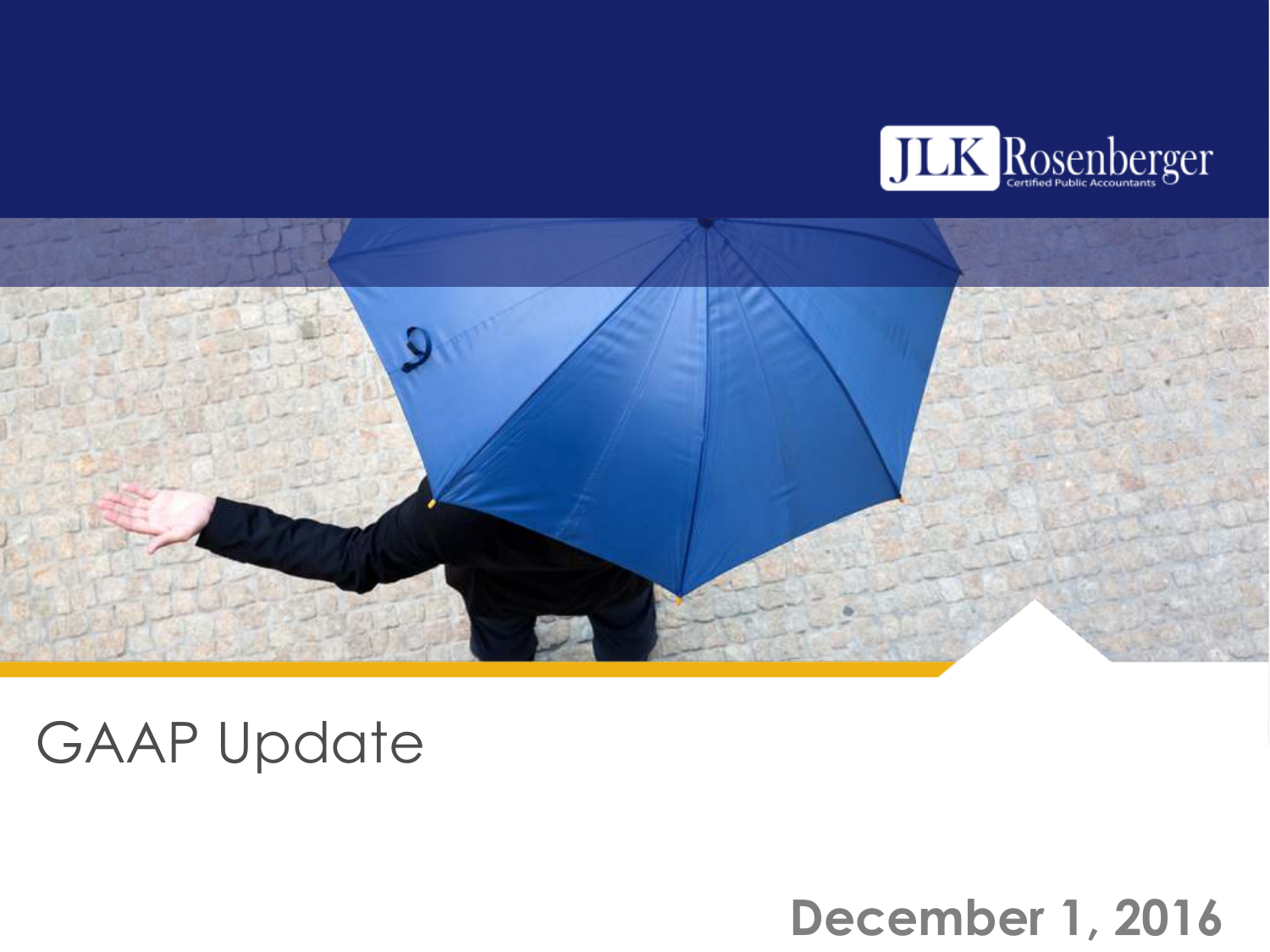

# **Accounting Standards Updates (ASU's)**

- **ASU No.:**
	- 2015-09, Insurance Disclosure about Short-Duration Contracts
	- 2016-01, Accounting for Financial Instruments Classification and Measurement
	- 2016-02, Leases
	- 2016-05, Effect of Derivative Contract Novations on Existing Hedge Accounting Relationships
	- 2016-06, Contingent Put and Call Options in Debt Instruments
	- 2016-07, Simplifying the Transition to the Equity Method of Accounting
	- 2016-09 Employee Share-Based Payment Accounting Improvements
	- 2016-13, Accounting for Financial Instruments Credit Losses
	- 2016-15, Statement of Cash Flows: Classification of Certain Cash Receipts and Cash Payments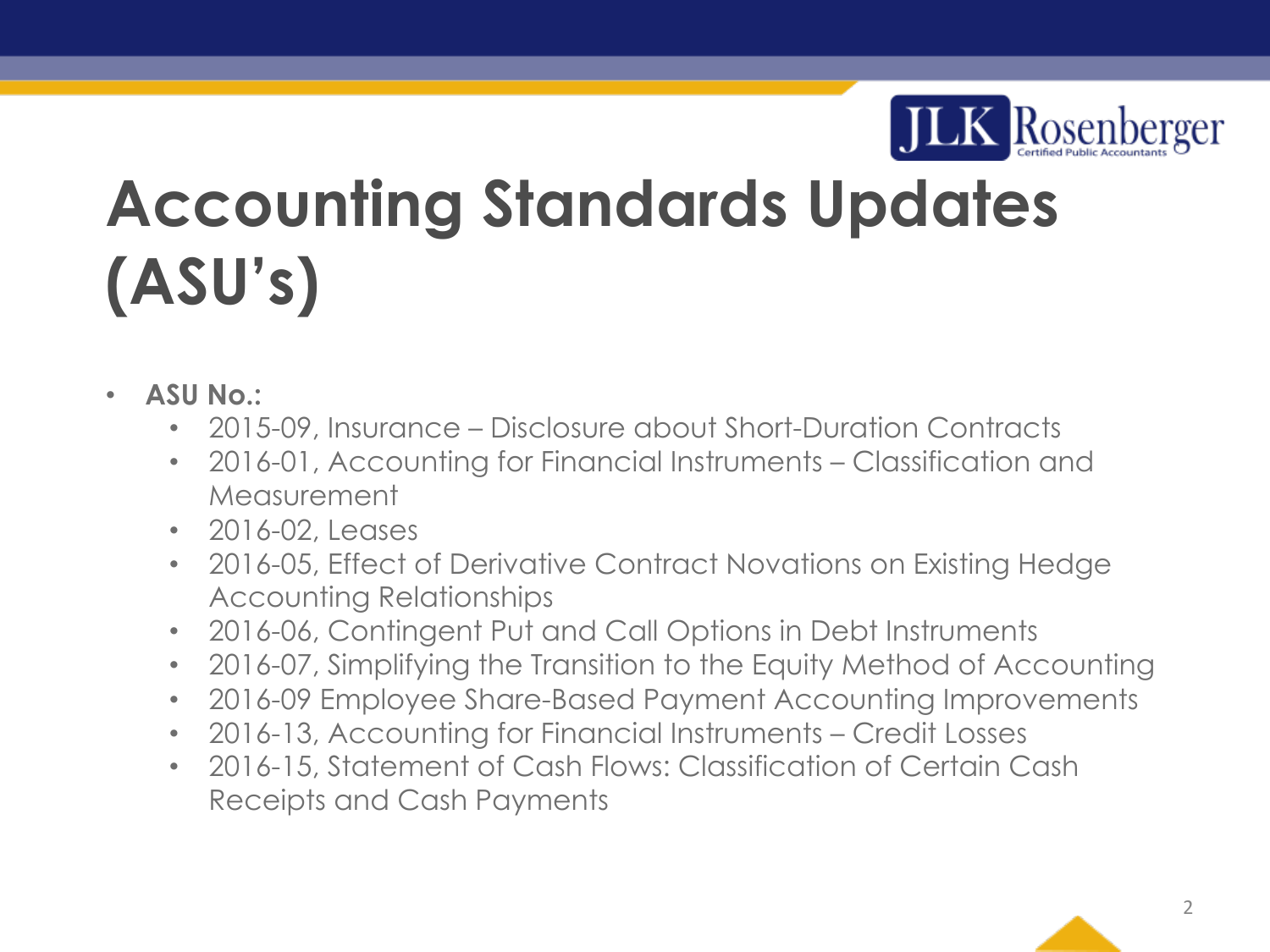

# **ASU No. 2015-09,** *Insurance – Disclosures about Short-Duration Contracts*

#### • **Effective Dates:**

- Public companies:
	- Annual disclosures year ended December 31, 2016
	- Interim disclosures first period in 2017
- Non-public companies:
	- Annual disclosures year ended December 31, 2017
	- Interim disclosures first period in 2018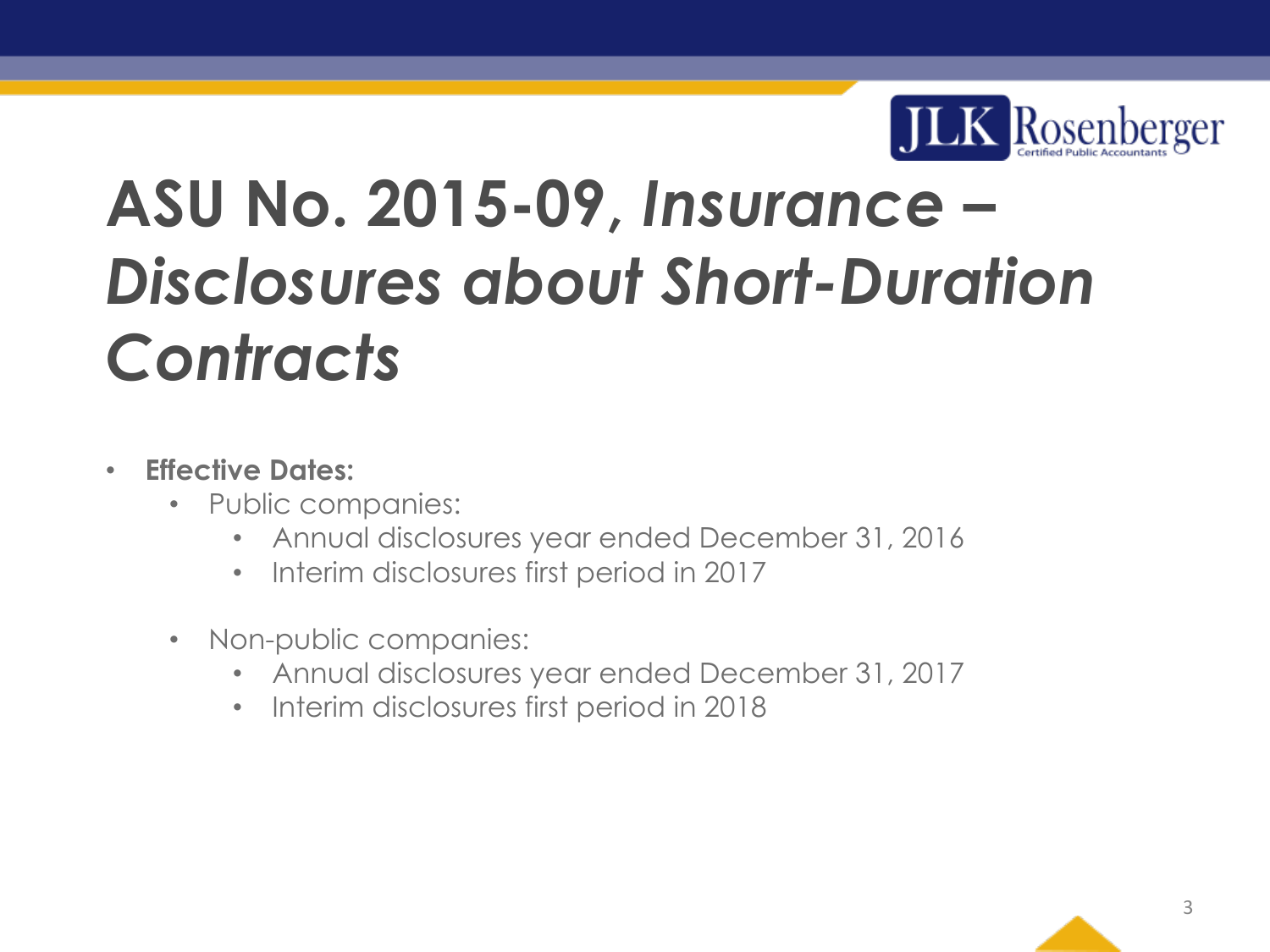

#### • **Key disclosures:**

- Interim disclosure reconciling beginning and ending reserves
- Development triangles up to 10 accident years
	- Paid claims and allocated claims adjustment expense (ALAE)
	- Incurred claims and ALAE
- Incurred but not reported claims and claims adjustment expense (LAE) by accident year
- Current reported claims frequency by accident year
- Reconciliation of development triangles to carried unpaid claims and LAE in the current period
- Explanations of significant changes in methods and assumptions used to calculate reserves and derive reported claim frequency and IBNR
- Average annual percentage payout of incurred claims by age of accident year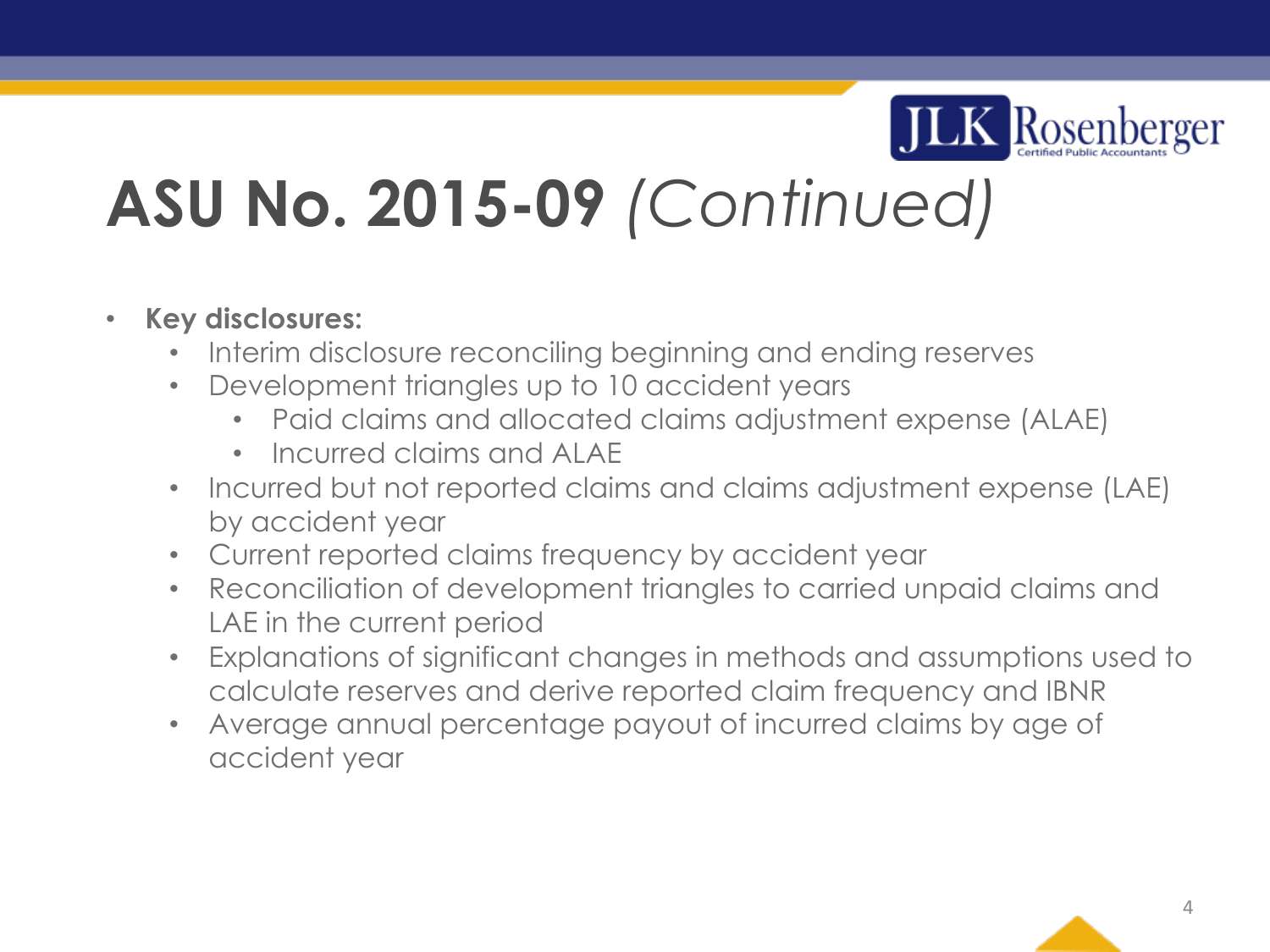

|                                                  | Interim      |
|--------------------------------------------------|--------------|
|                                                  | Period       |
|                                                  |              |
| Balance at January 1                             | \$<br>59,433 |
| Less reinsurance recoverable                     | (13, 987)    |
| Liability for claims and LAE, net of reinsurance | 45,446       |
| Incurred related to:                             |              |
| Current year                                     | 19,250       |
| Prior years                                      | 575          |
| <b>Total incurred</b>                            | 19,825       |
| Paid related to:                                 |              |
| Current year                                     | (9,350)      |
| Prior years                                      | (7,650)      |
| Total paid                                       | (17,000)     |
| Liability for claims and LAE, net of reinsurance | 48,271       |
| Add reinsurance recoverable                      | 14,163       |
| Balance at September 30,                         | \$<br>62,434 |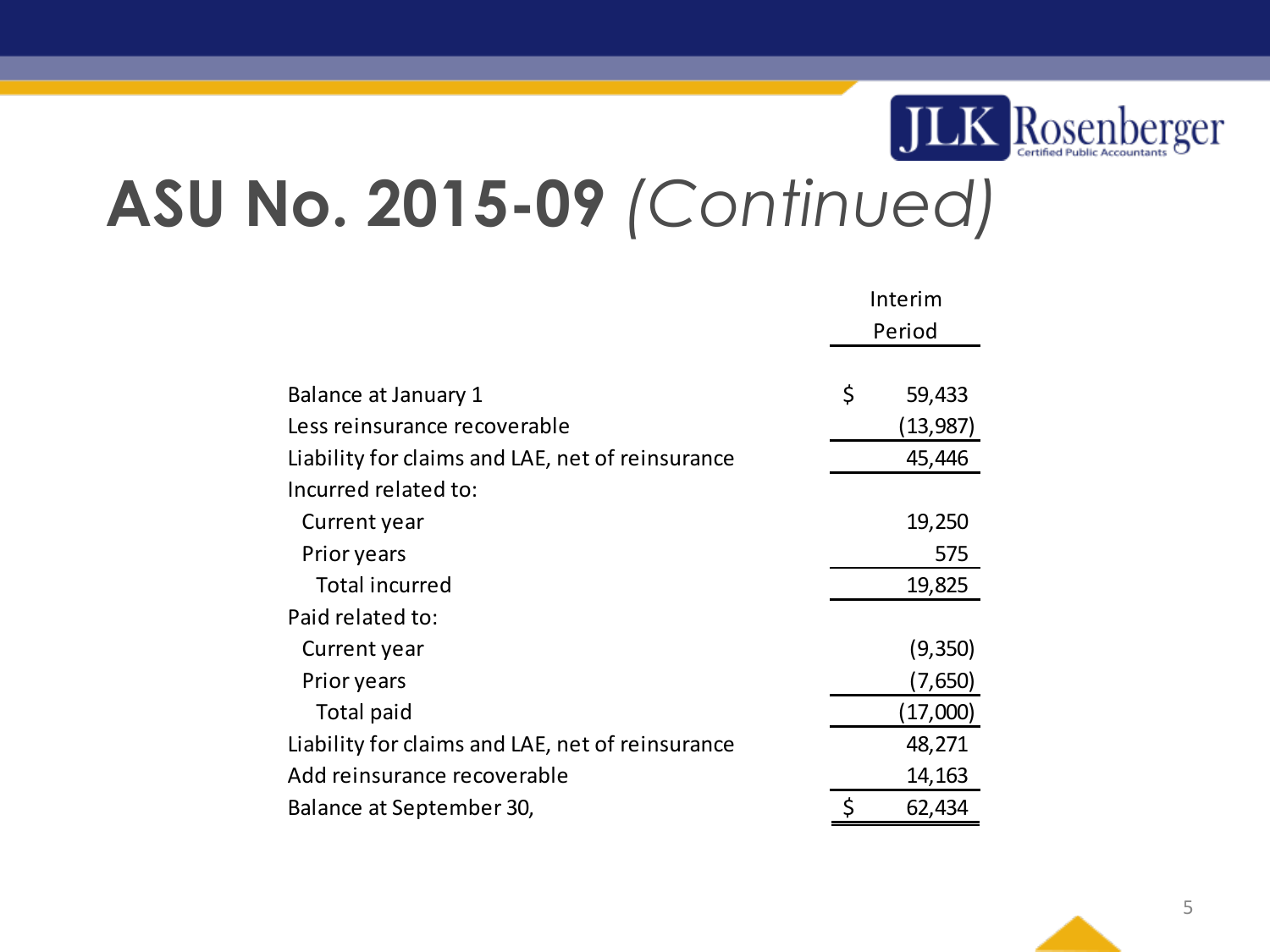

Cumulative Paid Claims and Allocated Claim Adjustment Expenses, Net of Reinsurance

| Accident                                                    |         |              |             |              |             |         |         |                                                                        |              |              |
|-------------------------------------------------------------|---------|--------------|-------------|--------------|-------------|---------|---------|------------------------------------------------------------------------|--------------|--------------|
| Year                                                        | 2007    | 2008         | 2009        | 2010         | 2011        | 2012    | 2013    | 2014                                                                   | 2015         | 2016         |
| 2007                                                        | \$3,000 | \$.<br>5,000 | 5,500<br>Ś. | 6,000<br>\$. | 6,800<br>Ś. | \$7,500 | \$8,500 | 9,000<br>\$.                                                           | 9,050<br>\$. | 9,075<br>\$  |
| 2008                                                        |         | 3,500        | 5,750       | 6,500        | 7,500       | 7,750   | 8,250   | 8,500                                                                  | 9,000        | 9,500        |
| 2009                                                        |         |              | 3,750       | 6,000        | 6,500       | 7,500   | 7,900   | 8,250                                                                  | 8,950        | 9,700        |
| 2010                                                        |         |              |             | 3,750        | 6,250       | 7,250   | 7,750   | 8,900                                                                  | 9,700        | 9,950        |
| 2011                                                        |         |              |             |              | 4,250       | 5,500   | 6,750   | 8,000                                                                  | 8,950        | 9,250        |
| 2012                                                        |         |              |             |              |             | 4,125   | 5,250   | 7,000                                                                  | 8,000        | 9,000        |
| 2013                                                        |         |              |             |              |             |         | 4,500   | 5,750                                                                  | 7,250        | 7,750        |
| 2014                                                        |         |              |             |              |             |         |         | 4,600                                                                  | 6,000        | 6,950        |
| 2015                                                        |         |              |             |              |             |         |         |                                                                        | 4,750        | 6,125        |
| 2016                                                        |         |              |             |              |             |         |         |                                                                        |              | 4,850        |
|                                                             |         |              |             |              |             |         |         |                                                                        |              | \$82,150     |
| All outstanding liabilities before 2007, net of reinsurance |         |              |             |              |             |         |         |                                                                        |              | 1,400        |
|                                                             |         |              |             |              |             |         |         | Liablities for claims and claim adjustment expenses net of reinsurance |              | 40,550<br>\$ |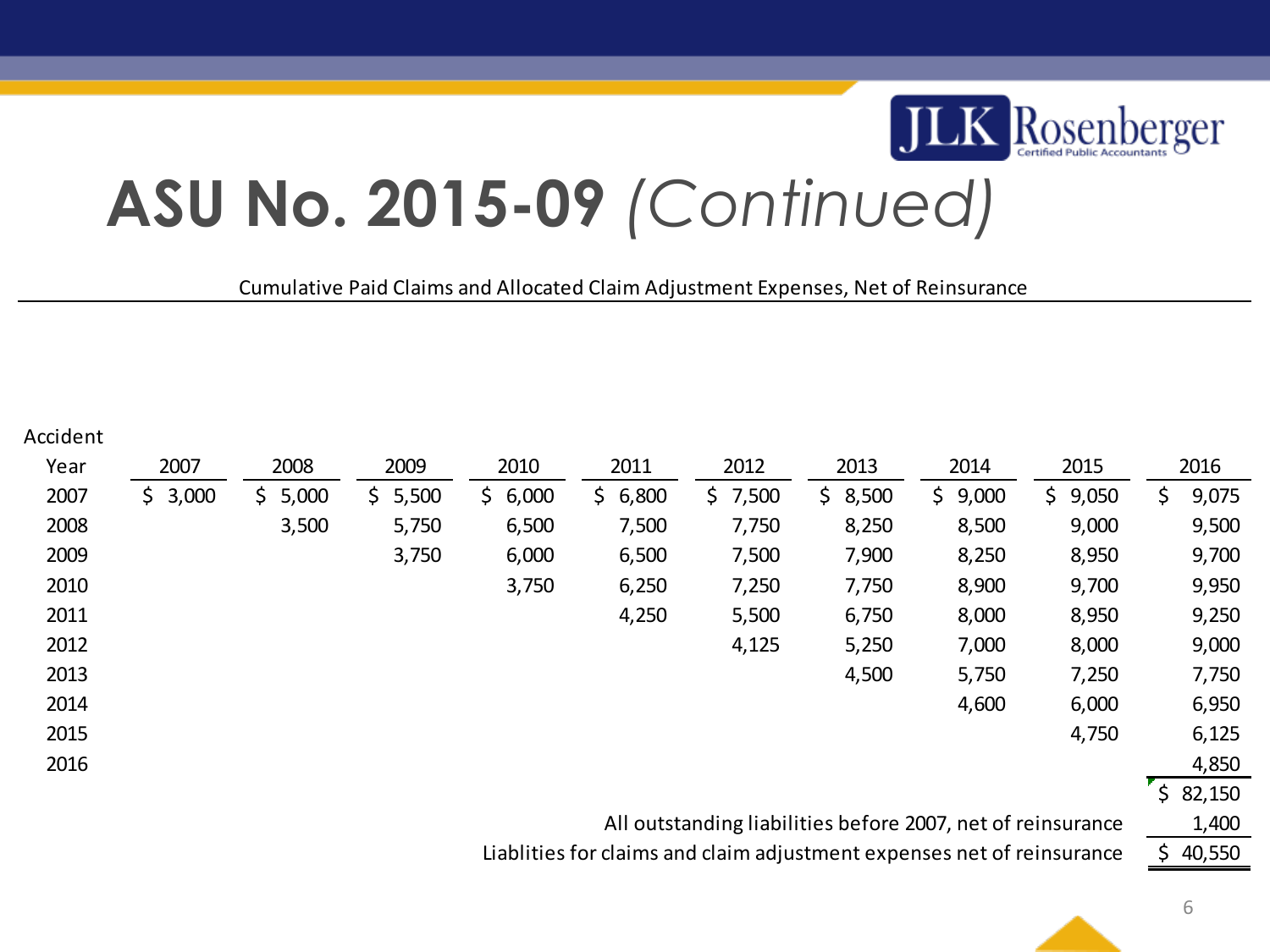

|          |          |         |         |         |         |         | Incurred Claims and Allocated Claim Adjustment Expenses, Net of Reinsurance |         |         | As of<br>December 31, 2016 |                                                                            |                                     |
|----------|----------|---------|---------|---------|---------|---------|-----------------------------------------------------------------------------|---------|---------|----------------------------|----------------------------------------------------------------------------|-------------------------------------|
| Accident |          |         |         |         |         |         |                                                                             |         |         |                            | Not-Reported<br>Liabilities Plus<br>Expected<br>Development<br>on Reported | Cumulative<br>Number of<br>Reported |
| Year     | 2007     | 2008    | 2009    | 2010    | 2011    | 2012    | 2013                                                                        | 2014    | 2015    | 2016                       | Claims                                                                     | Claims                              |
| 2007     | \$10,000 | \$9,900 | \$9,700 | \$9,800 | \$9,750 | \$9,750 | \$9,600                                                                     | \$9,650 | \$9,575 | Ś.<br>9,550                | 5                                                                          | 39                                  |
| 2008     |          | 10,950  | 11,000  | 10,500  | 10,750  | 10,850  | 10,600                                                                      | 10,250  | 10,150  | 10,250                     | 30                                                                         | 37                                  |
| 2009     |          |         | 12,000  | 11,750  | 11,500  | 10,900  | 10,900                                                                      | 10,850  | 10,750  | 10,500                     | 90                                                                         | 38                                  |
| 2010     |          |         |         | 12,250  | 12,500  | 12,550  | 12,400                                                                      | 12,200  | 12,150  | 12,000                     | 300                                                                        | 36                                  |
| 2011     |          |         |         |         | 12,300  | 12,500  | 12,650                                                                      | 12,750  | 12,800  | 12,850                     | 900                                                                        | 35                                  |
| 2012     |          |         |         |         |         | 12,800  | 12,900                                                                      | 12,750  | 12,700  | 12,700                     | 1,100                                                                      | 34                                  |
| 2013     |          |         |         |         |         |         | 13,000                                                                      | 13,250  | 13,100  | 13,150                     | 1,500                                                                      | 31                                  |
| 2014     |          |         |         |         |         |         |                                                                             | 13,500  | 13,250  | 13,300                     | 2,100                                                                      | 29                                  |
| 2015     |          |         |         |         |         |         |                                                                             |         | 13,500  | 13,250                     | 3,100                                                                      | 26                                  |
| 2016     |          |         |         |         |         |         |                                                                             |         |         | 13,750                     | 5,000                                                                      | 22                                  |
|          |          |         |         |         |         |         |                                                                             |         |         | \$121,300                  |                                                                            |                                     |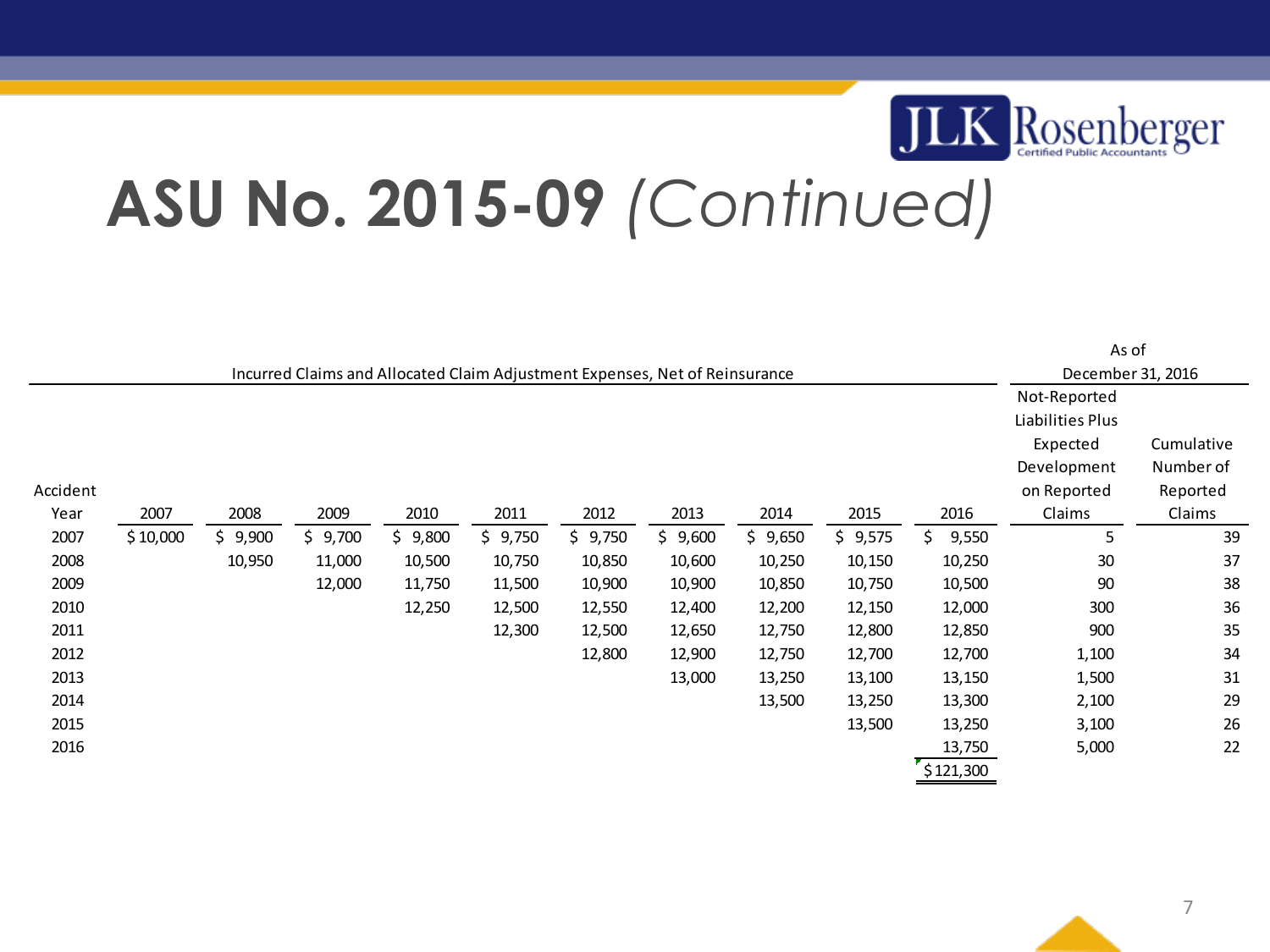

|                                                | December 31, |
|------------------------------------------------|--------------|
|                                                | 2016         |
| Net outstanding liabilities                    |              |
| Homeowners' insurance                          | \$<br>40,550 |
| Other short-duration insurance lines           | 1,976        |
| Liabilities for unpaid claims and claim        |              |
| adjustment expenses, net of reinsurance        | 42,526       |
| Reinsurance recoverable on unpaid claims       |              |
| Homeowners insurance                           | 13,880       |
| Other insurance lines                          | 283          |
| Total reinsurance recoverable on unpaid claims | 14,163       |
| Insurance lines other than short-duration      | 3,315        |
| Unallocated claims adjustment expenses         | 2,420        |
| Other                                          | 10           |
|                                                | 5,745        |
| Total gross liability for unpaid claims and    |              |
| claim adjustment expense                       | 62,434       |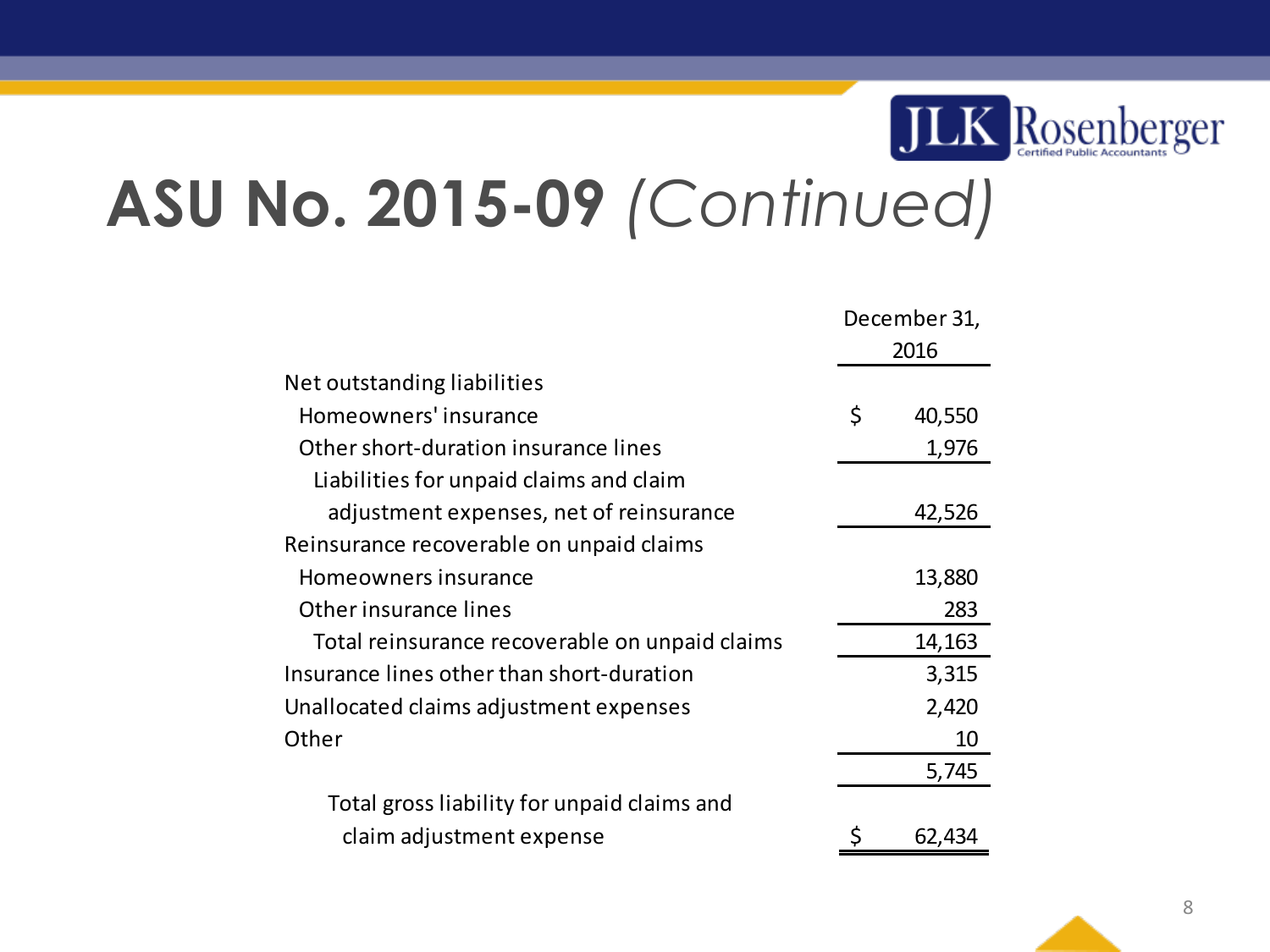

| Average Annual Percentage Payout of Incurred Claims by Age, Net of Reinsurance |       |       |      |      |      |      |      |      |      |      |  |
|--------------------------------------------------------------------------------|-------|-------|------|------|------|------|------|------|------|------|--|
| Years                                                                          |       |       |      | 4    |      | n    |      |      |      | 10   |  |
| <b>Homeowners</b>                                                              |       |       |      |      |      | 4.9% |      |      |      |      |  |
| <i><b>Insurance</b></i>                                                        | 33.8% | 14.9% | 8.5% | 7.2% | 6.6% |      | 5.4% | 5.8% | 2.7% | 0.3% |  |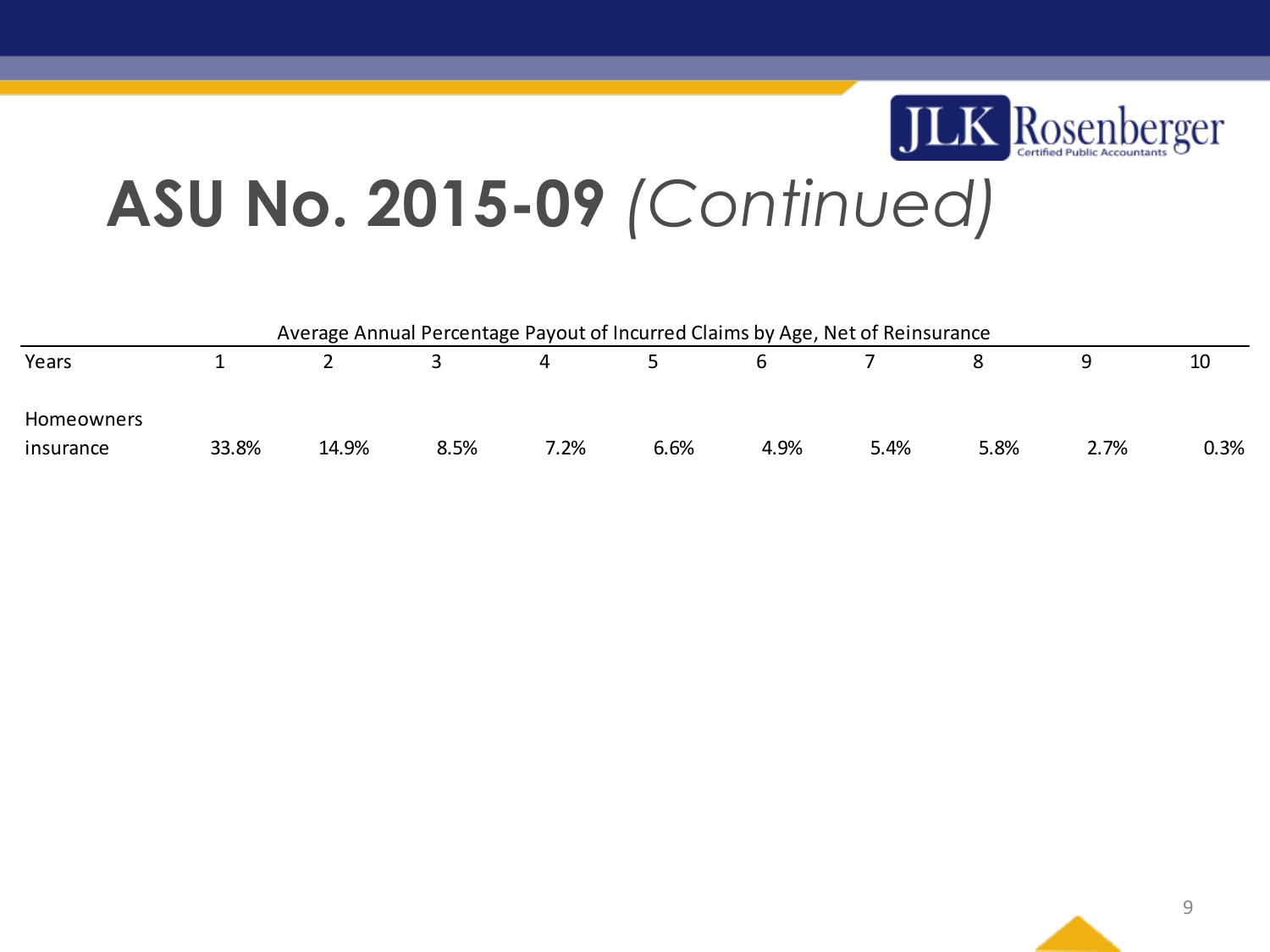

- **Additional Disclosures**
	- For liabilities for unpaid claims and claim adjustment expenses reported at present value:
		- the aggregate amount of discount deducted to derive at the liability for unpaid claims and
		- claim adjustment expenses for each balance sheet presented, the amount of interest accretion recognized for each period of income statement presented, and the income statement line item that includes interest accretion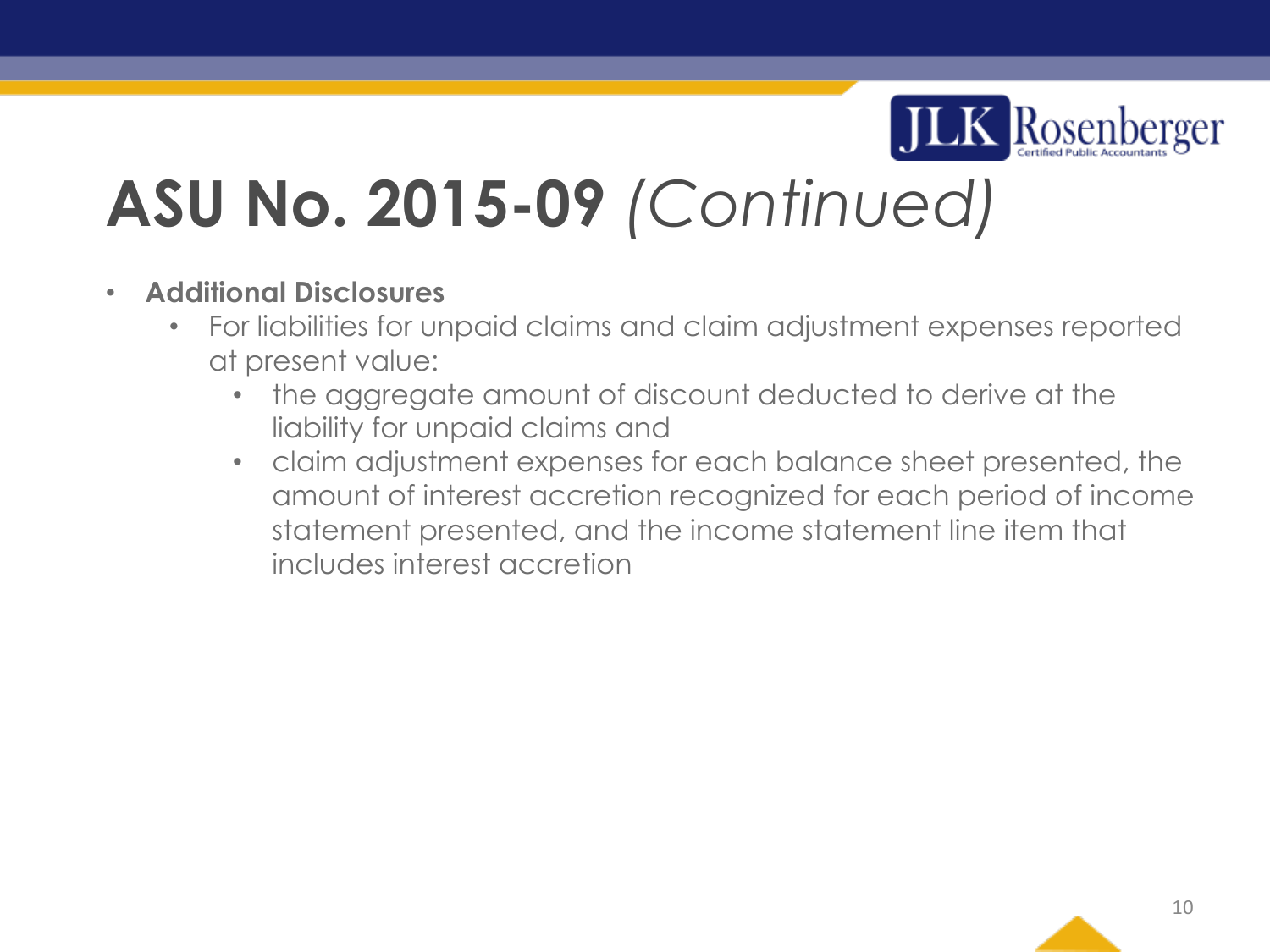

# **ASU No. 2016-01,** *Financial Instruments-Recognition and Measurement of Financial Assets and Financial Liabilities*

#### **Effective Dates:**

- Public Companies
	- Fiscal years beginning after Dec 15, 2017
- Nonpublic Companies
	- Fiscal years beginning after Dec 15, 2018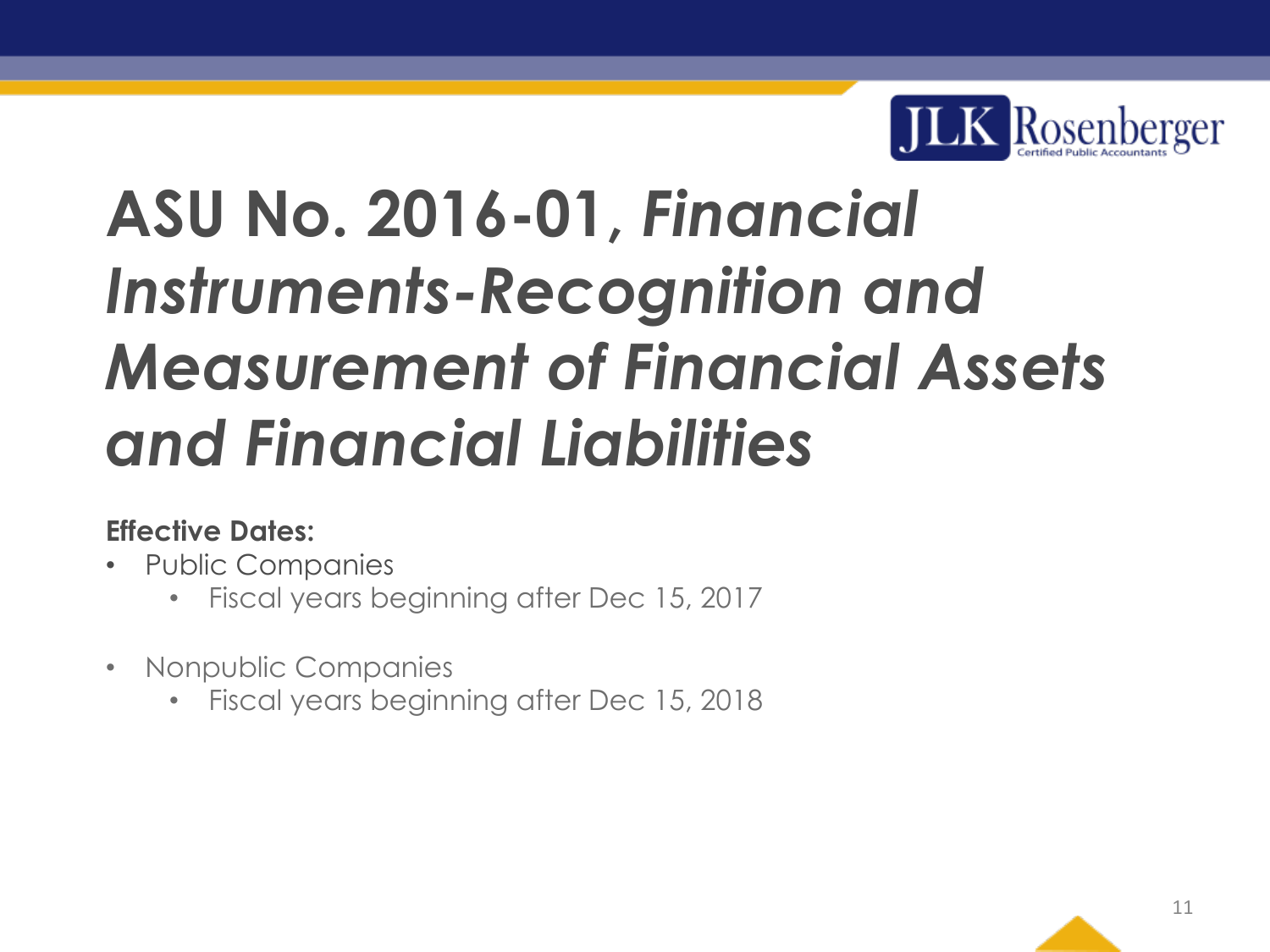

#### **Key Provisions:**

- Enhancing the reporting model for financial instruments to provide users of financial statements with more decision-useful information
- Eliminates the available-for-sale equity securities
- All equities valued at fair value and income comes through the income statement not the statement of comprehensive income
- Eliminates need for non-public companies to make disclosures in financial statement notes regarding fair value
- Public companies still have to make the fair value disclosures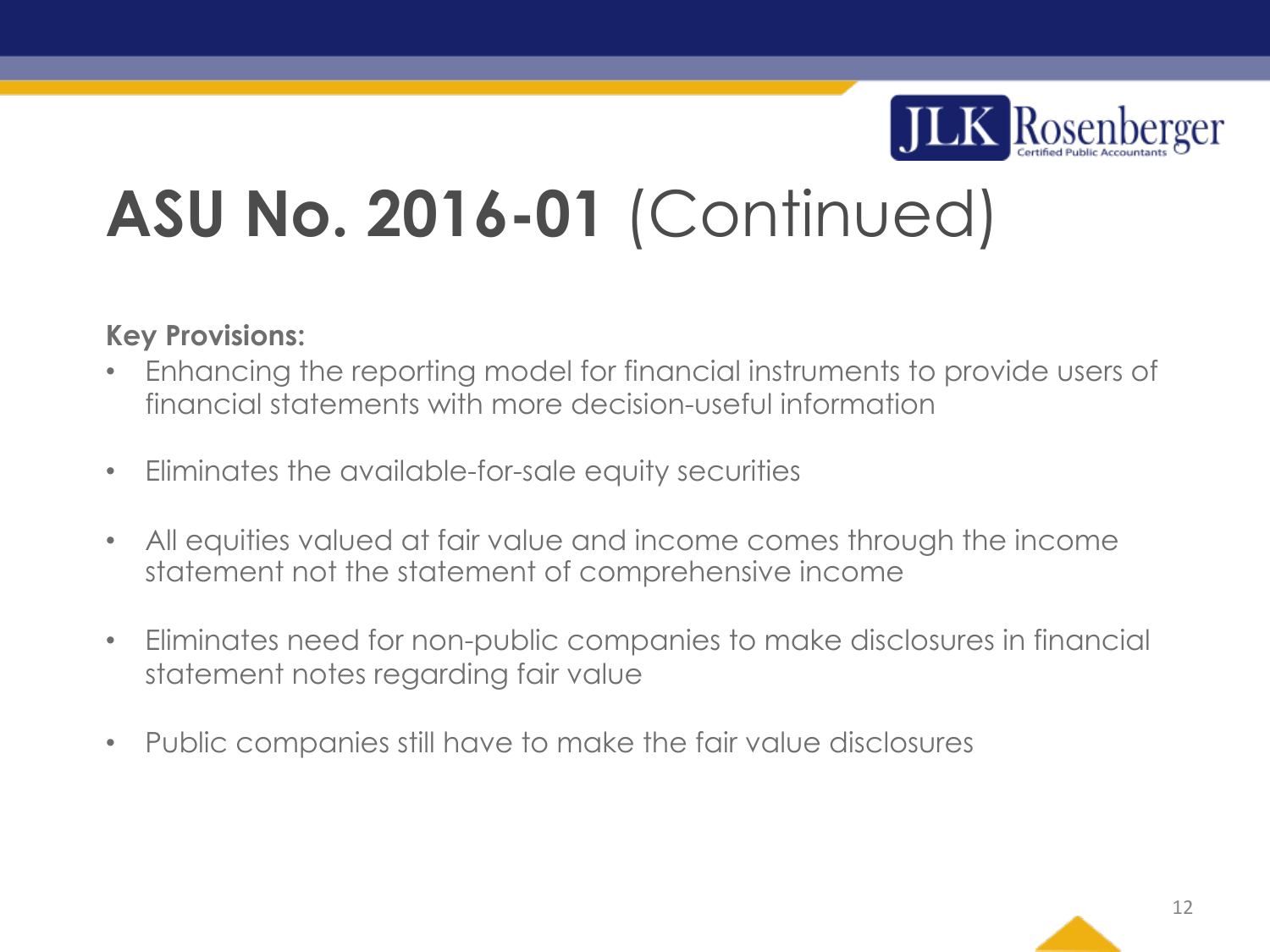

### **ASU No. 2016-02,** *Leases*

#### **Effective Dates:**

- Public Companies
	- Fiscal years, and interim periods within those fiscal years, beginning after Dec. 15, 2018
- Nonpublic Companies
	- Fiscal years beginning after Dec. 15, 2019, and for interim periods within fiscal years beginning after Dec. 15, 2020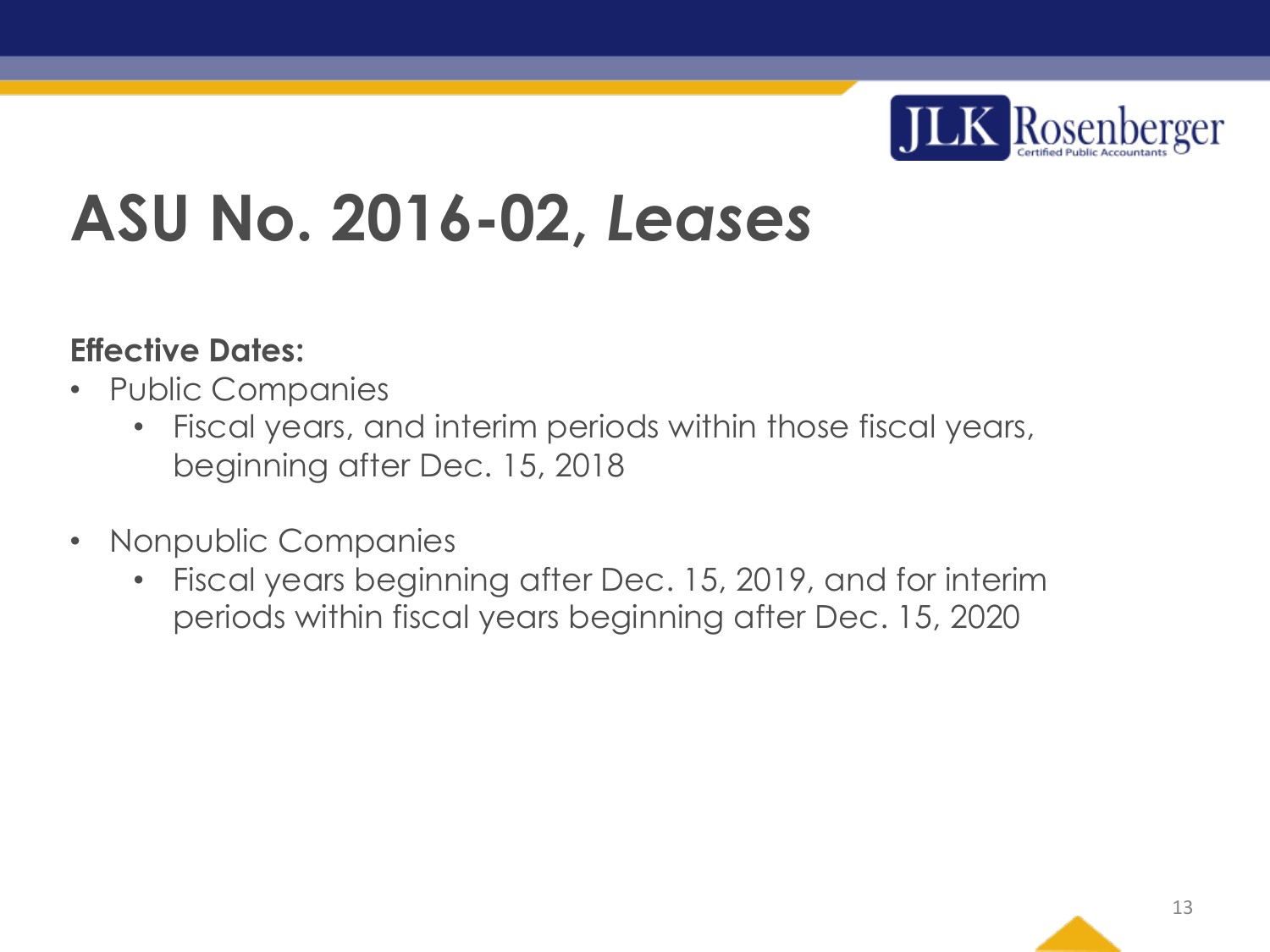

#### **Key Provisions:**

- Results in a more faithful representation of the rights and obligations arising from leases by requiring lessees to recognize the lease assets and lease liabilities that arise from leases in the statement of financial position
- Results in fewer opportunities for organizations to structure leasing transactions to achieve a particular accounting outcome
- Improves understanding and comparability of lessees' financial commitments regardless of the manner they choose to finance the assets
- Provides users of financial statements with additional information about lessors' leasing activities and lessors' exposure to credit and asset risk as a result of leasing
- Clarifies the definition of a lease to address practice issues that were raised about the previous definition of a lease and to align the concept of control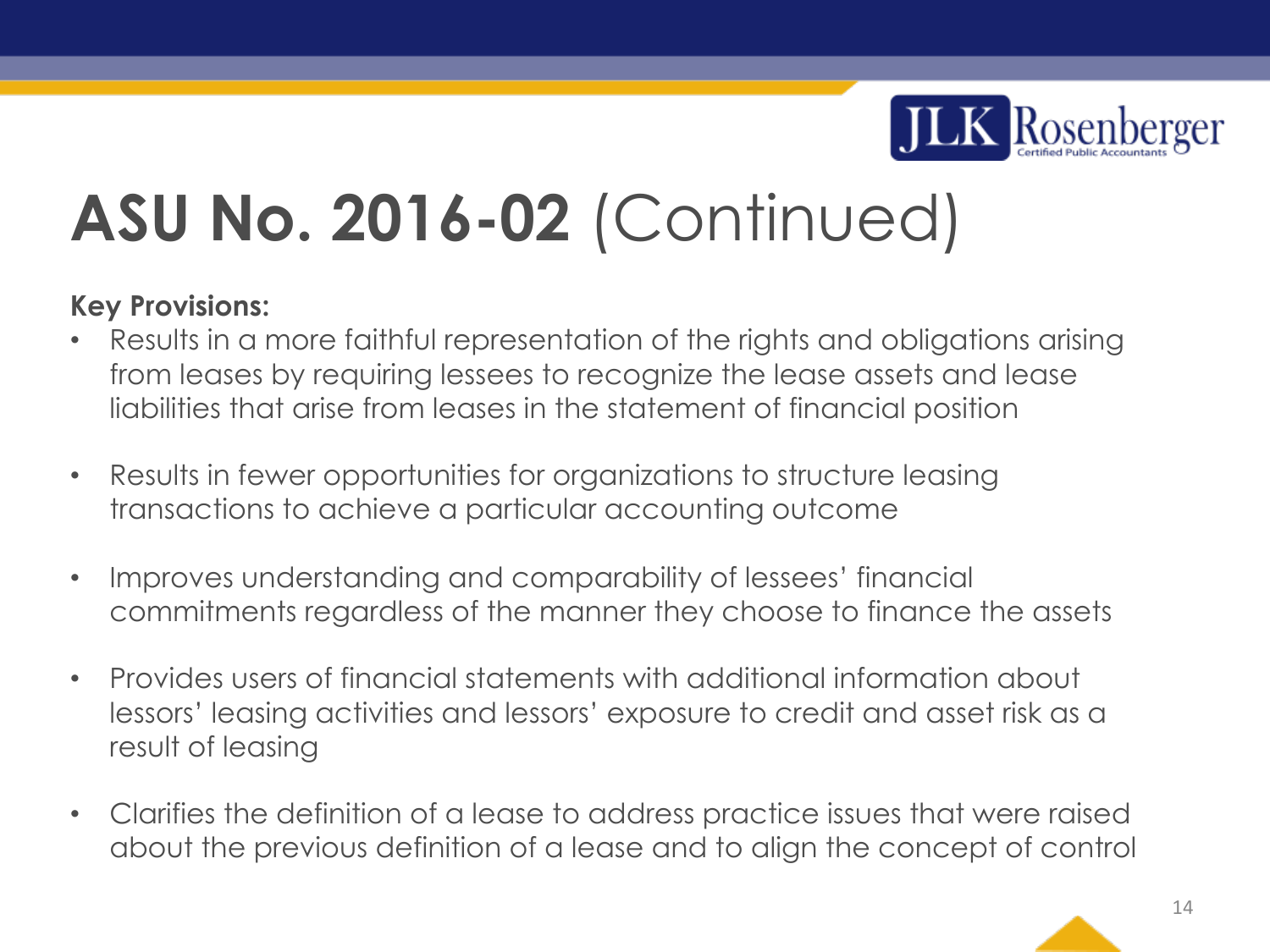

#### **This guidance does not apply to any of the following:**

- Leases of Intangible assets (see Topic 350, Intangibles—Goodwill and Other)
- Leases to explore for or use minerals, oil, natural gas, and similar nonregenerative resources
- Leases of biological assets, including timber (see Topic 905, Agriculture)
- Leases of inventory (see Topic 330, Inventory)
- Leases of assets under construction (see Topic 360, Property, Plant, and Equipment)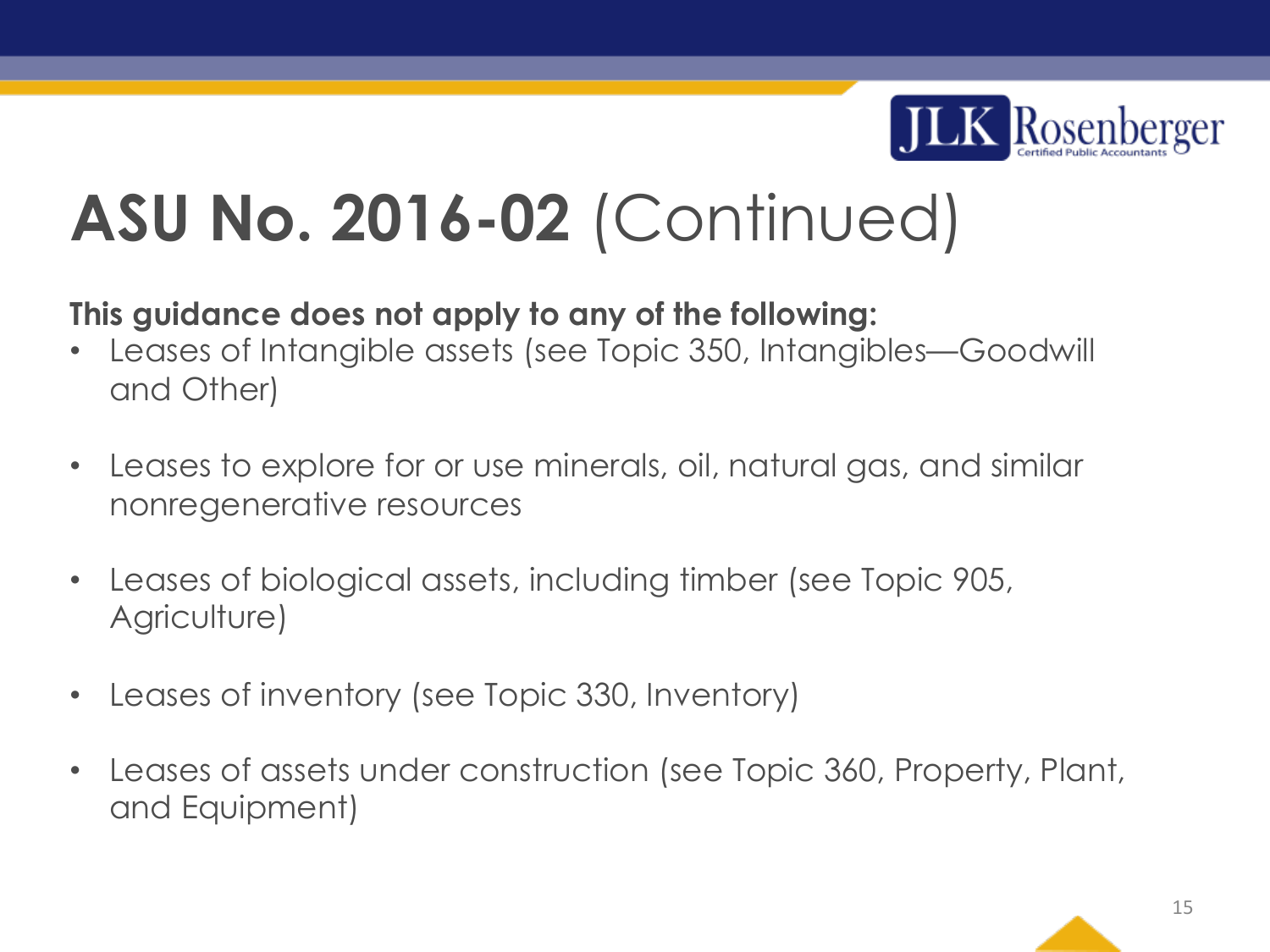

# **ASU No. 2016-05,** *Effect of Derivative Contract Novations on Existing Hedge Accounting Relationships*

### **Effective Dates**

- Public Companies
	- Fiscal years beginning after Dec. 15, 2016, and interim periods within those fiscal years.
- Nonpublic Companies:
	- Fiscal years beginning after Dec. 15, 2017, and interim periods within fiscal years beginning after Dec. 15, 2018.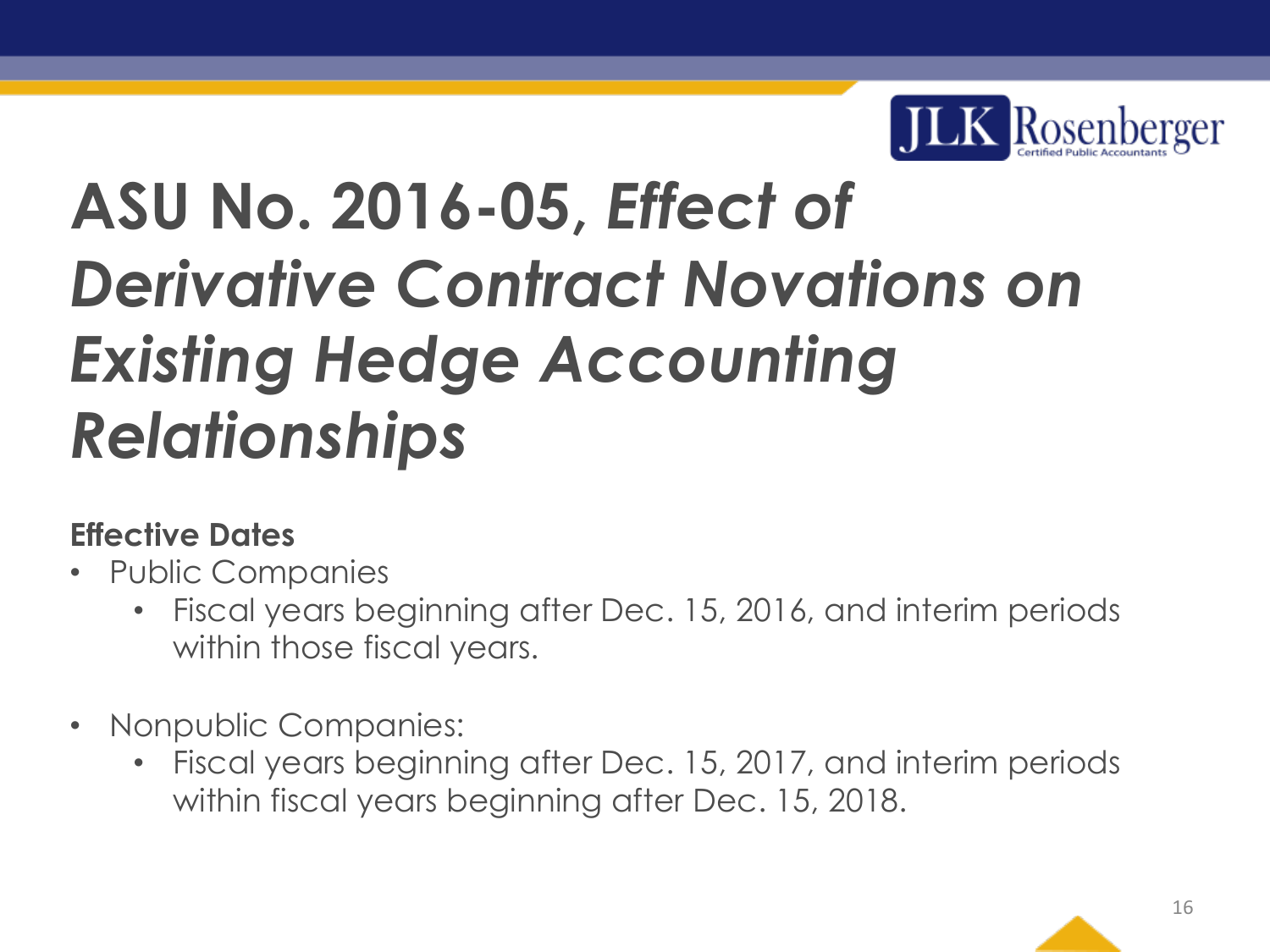

### **Key Provisions**

The derivative instrument that is the subject of a novation may be the hedging instrument in a hedging relationship that has been designated under Topic 815, Derivatives and Hedging. The standard states that:

• a change in the counterparty to a derivative instrument that has been designated as a hedging instrument under Topic 815 does not result in a requirement to de-designate that hedging relationship and discontinue the application of hedge accounting, as long as all other hedge accounting criteria continue to be met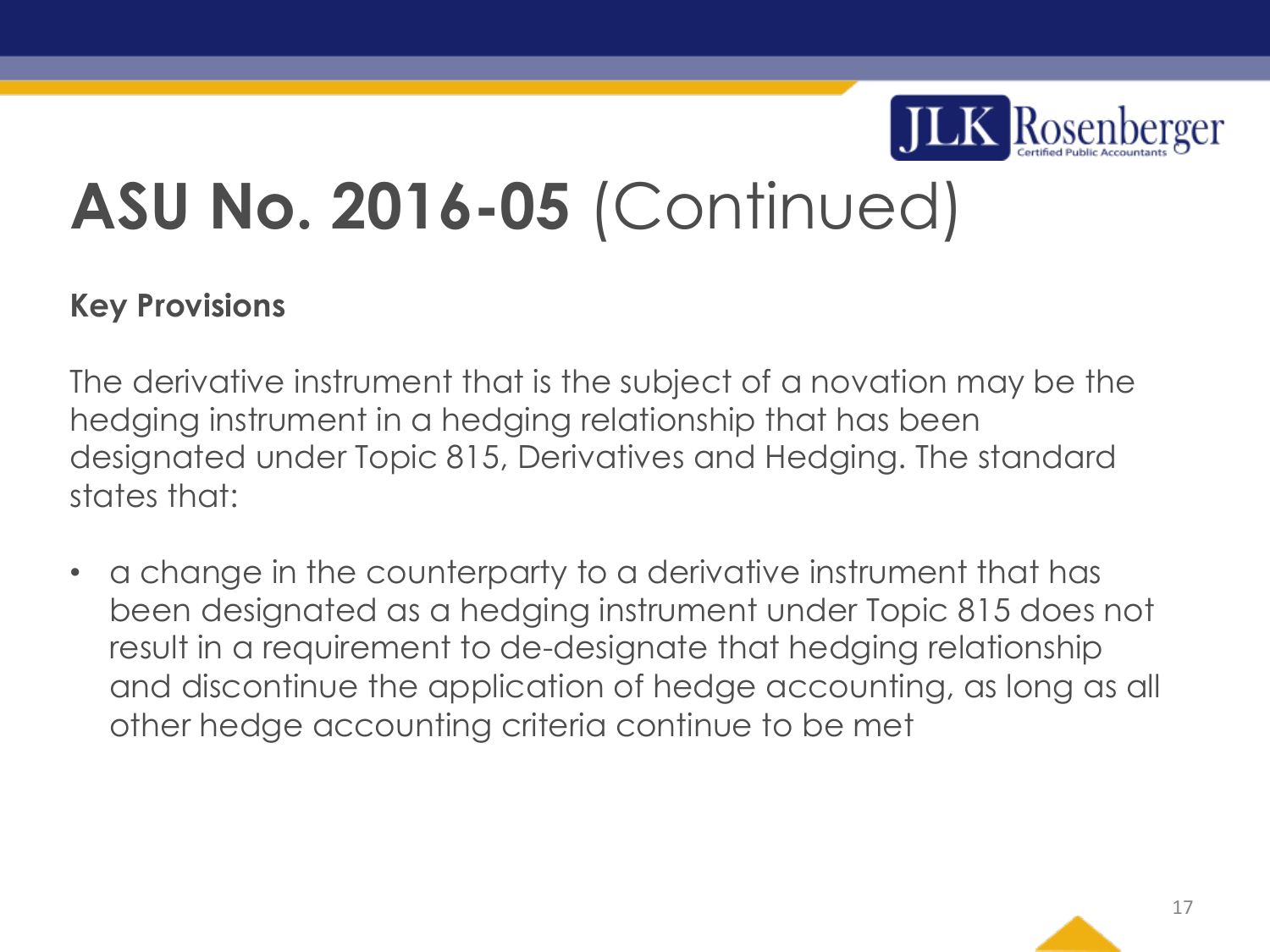

## **ASU No. 2016-06,** *Contingent Put and Call Options in Debt Instruments*

### **Effective Dates:**

- Public Companies
	- Fiscal years beginning after Dec. 15, 2016, and interim periods within those fiscal years.
- Nonpublic Companies
	- Fiscal years beginning after Dec. 15, 2017, and interim periods within fiscal years beginning after Dec. 15, 2018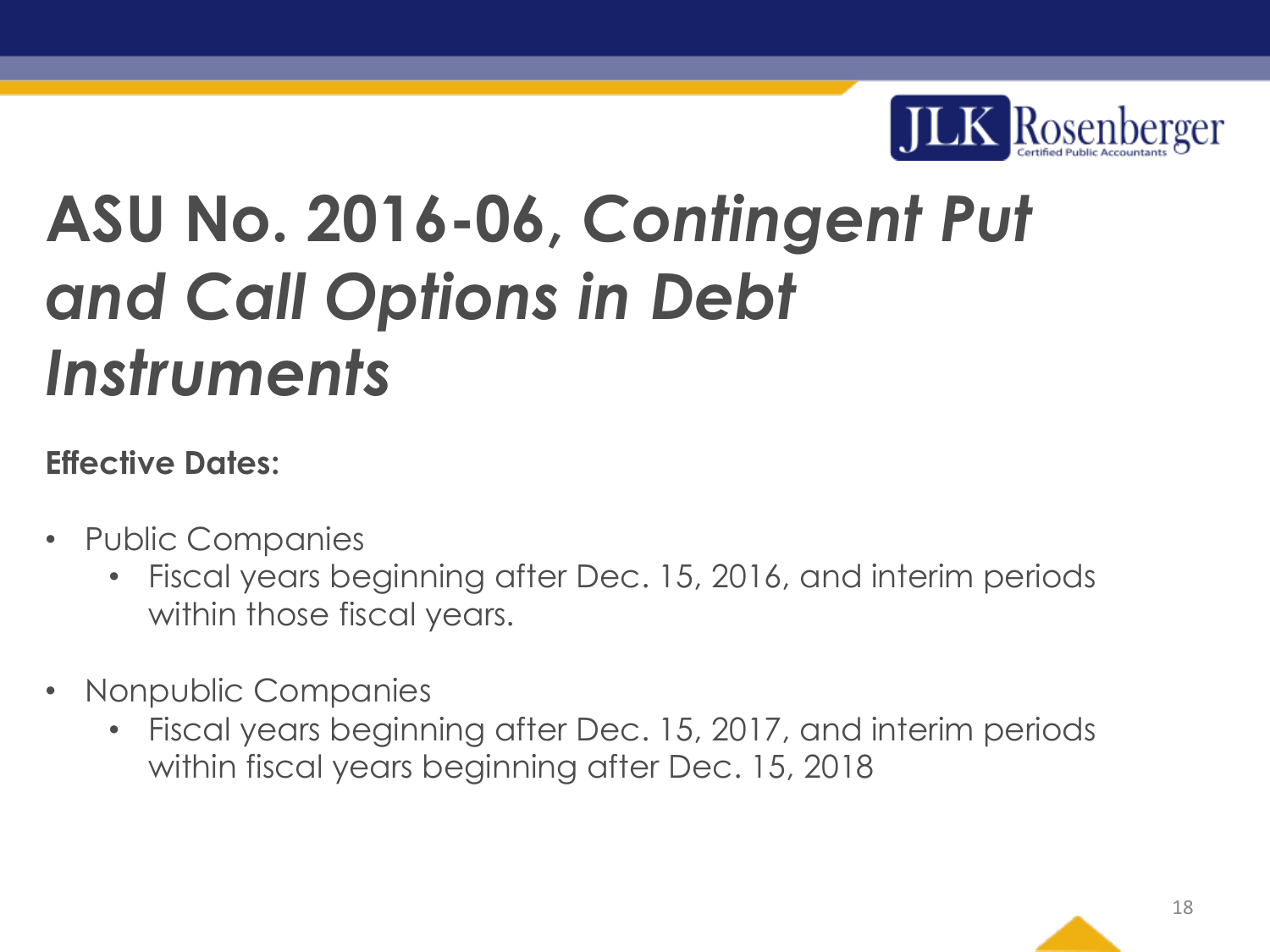

#### **Key Provisions:**

- Brings new detail to the "clearly and closely related" criterion as related to embedded derivatives.
- Embedded derivatives to be separated from the host contract and accounted for separately as derivatives if certain criteria are met.
- One of those criteria is that the economic characteristics and risks of the embedded derivatives are not clearly and closely related to the economic characteristics and risks of the host contract.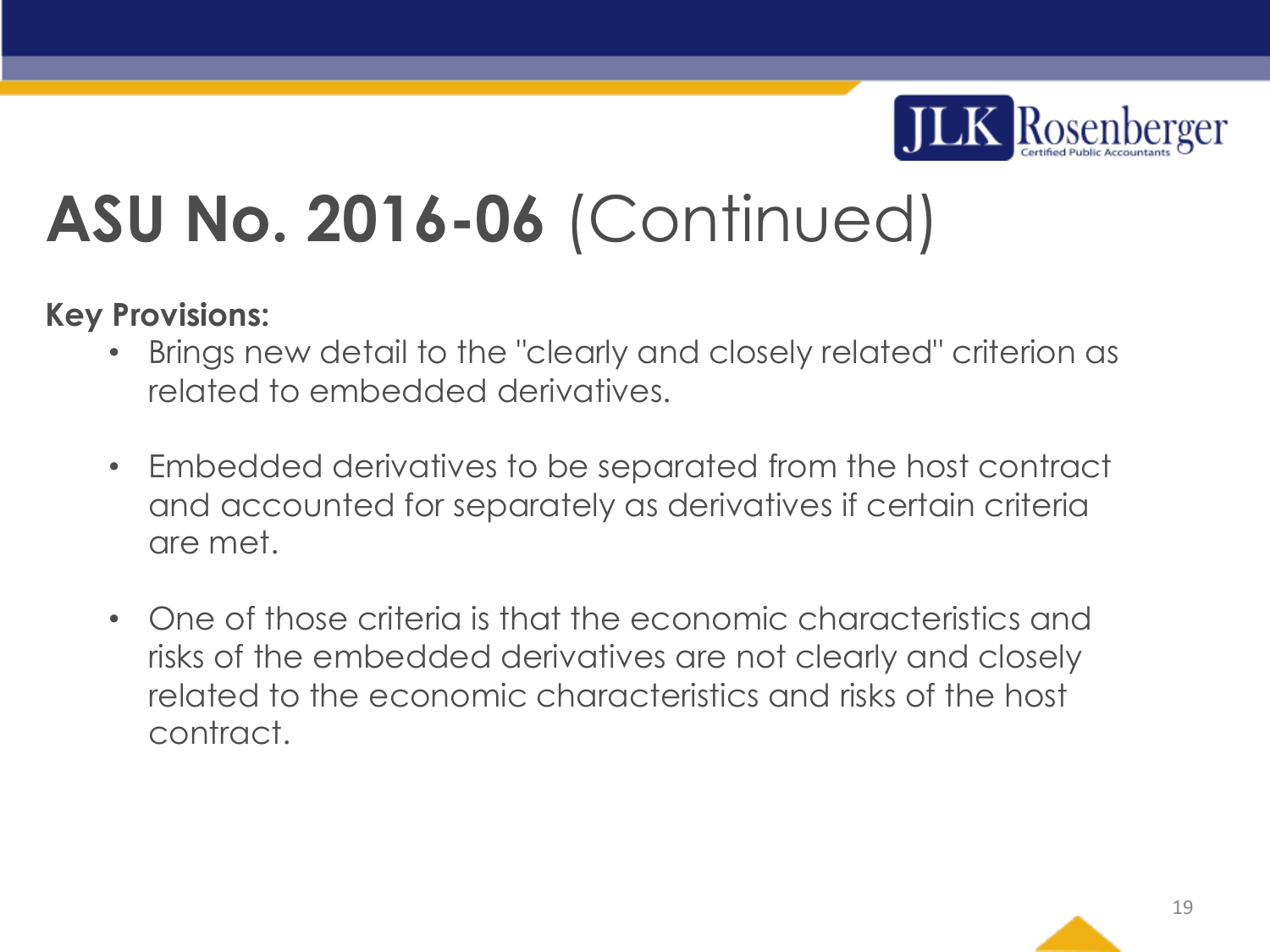

#### **U.S. GAAP states that:**

• Call or put options that can accelerate the repayment of principal on a debt instrument meet the "clearly and closely related" criterion if they can be indexed *only* to interest rates or credit risk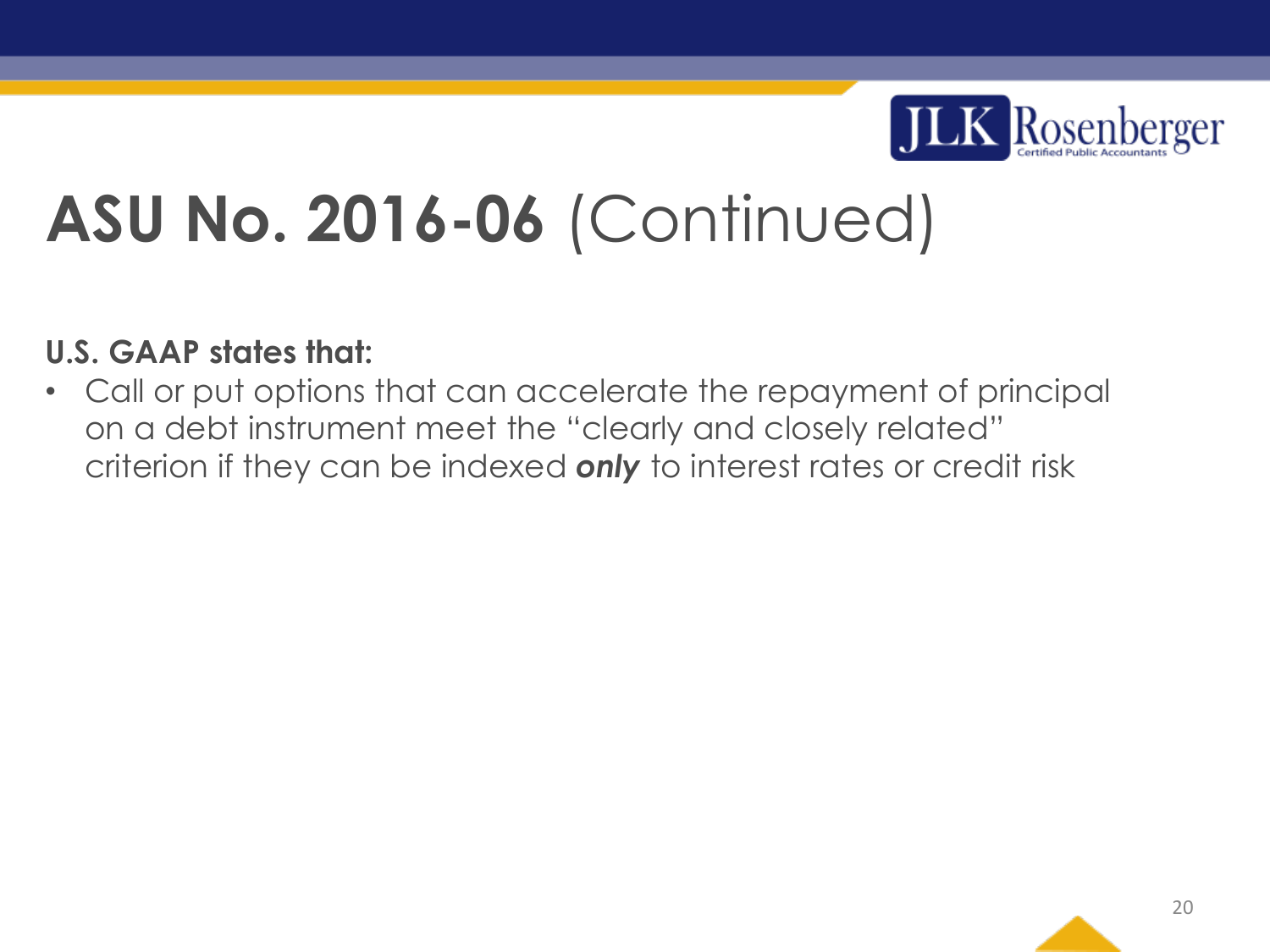

#### **The standard clarifies:**

- That an entity is required to assess the embedded call or put options solely in accordance with a four-step decision sequence that was created by FASB's Derivatives Implementation Group.
- That when a call or put option is contingently exercisable, an entity does not have to assess whether the event that triggers the ability to exercise a call or put option is related to interest rates or credit risks.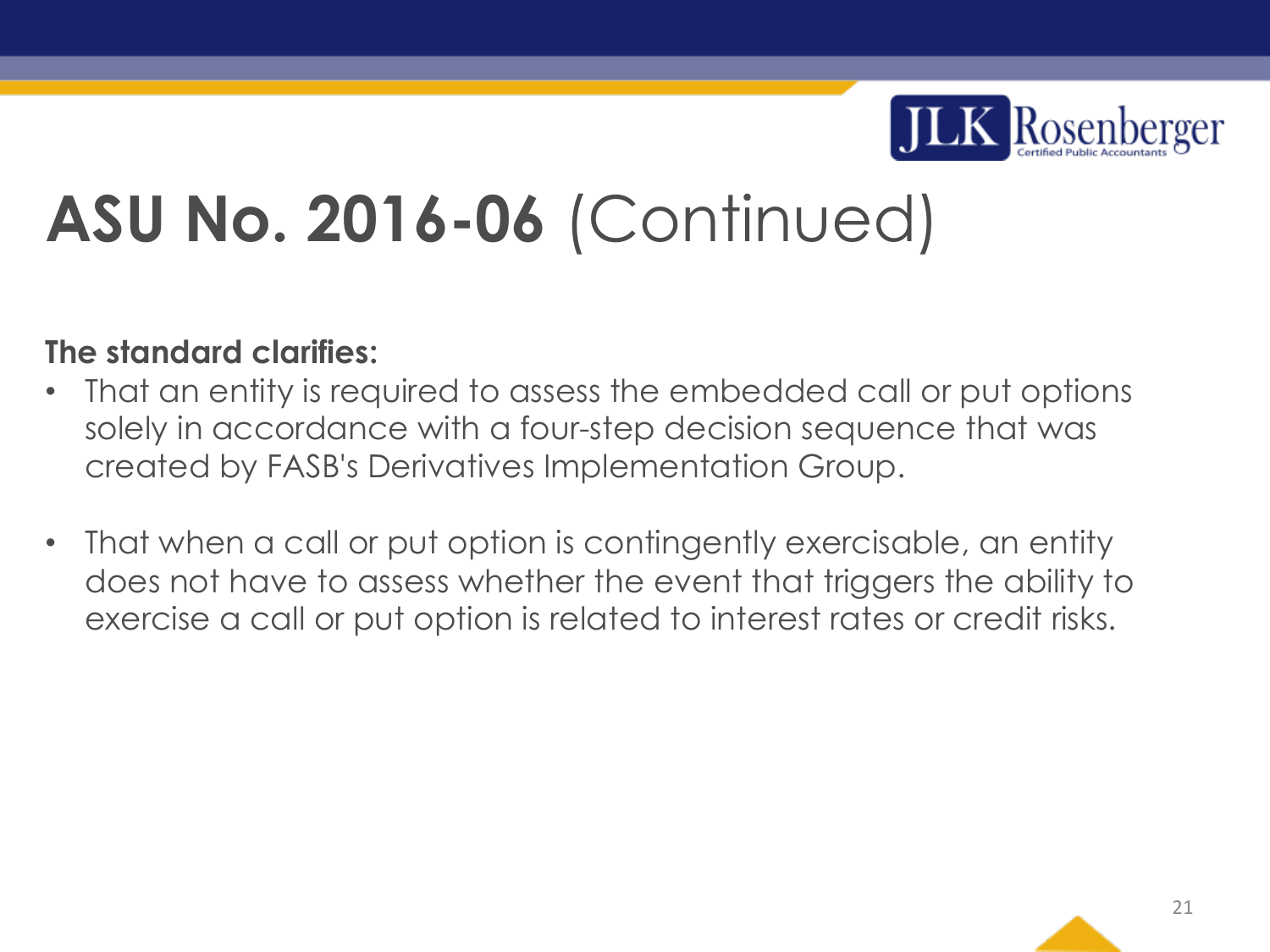

# **ASU No. 2016-07,** *Simplifying the Transition to the Equity Method of Accounting*

#### **Effective date:**

Year beginning January 1, 2017 and interim periods therein

#### **Key provisions:**

• Eliminates requirement to retrospectively apply the equity method of accounting when an investment qualifies for the equity method and was previously accounted for by a another method.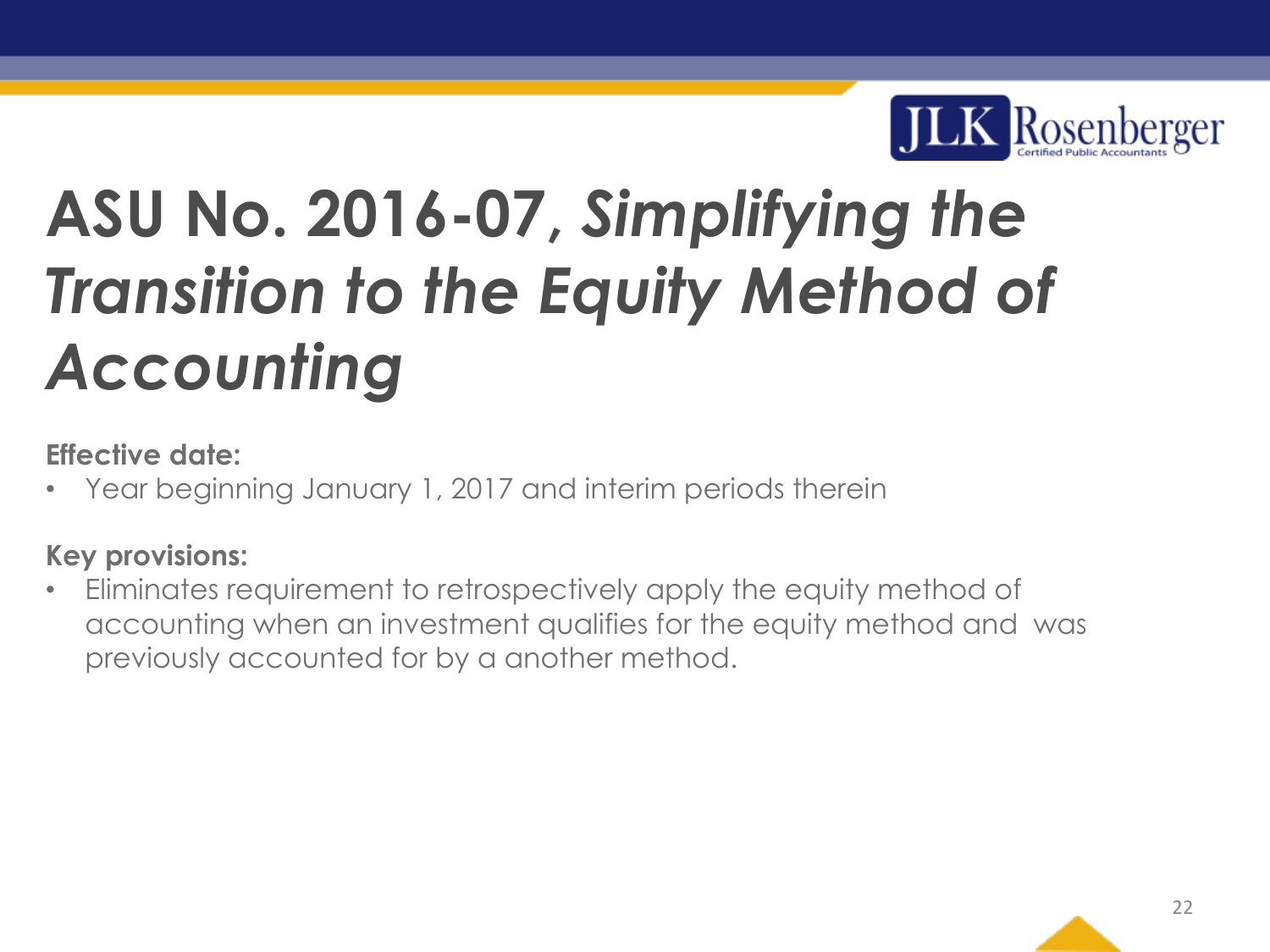

# **ASU No. 2016-09,** *Employee Share-Based Payment Accounting Improvements*

#### **Effective date:**

- Public Companies
	- Years beginning January 1, 2017 and interim periods therein
- Nonpublic Companies
	- Years beginning January 1, 2018 and interim periods therein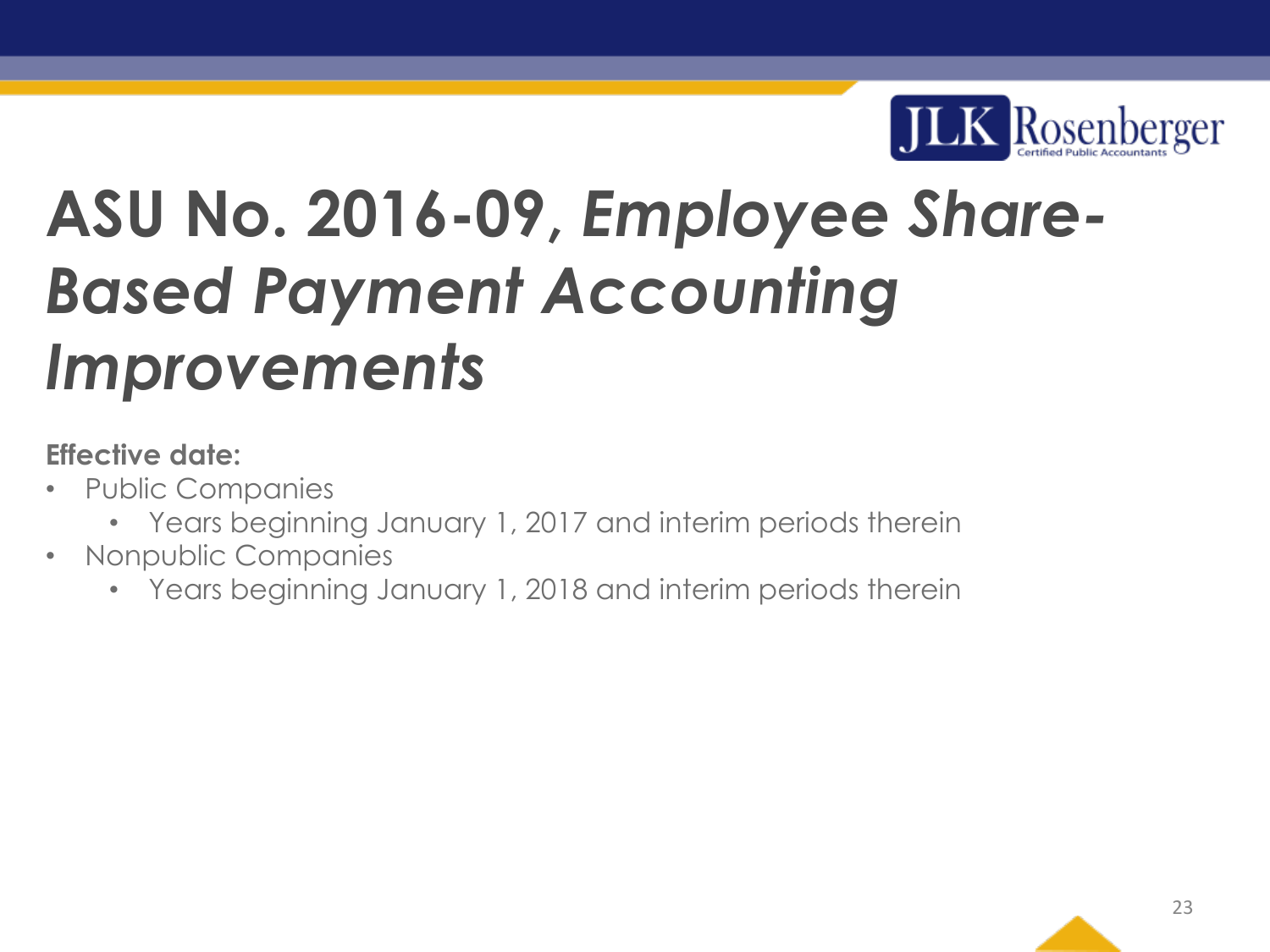

- **Key provisions:**
	- **Accounting for Income Taxes**: Tax related to share-based payments at settlement or expiration are recognized in the income statement. Recognize excess tax benefits regardless of whether the benefit reduces taxes payable in current period
	- **Cash Flows for Excess Tax Benefits**: Tax related cash flows resulting from share-based payments are to be reported in operating activities
	- **Forfeitures**: Election made to estimate forfeitures or account for them as they occur
	- **Minimum Statutory Tax Withholding**: Permits withholding up to the maximum statutory tax rate without causing award to be liability classified
	- **Cash Flows for Employee Taxes Paid**: Cash payments made to taxing authorities on the employees' behalf for withheld shares should be included in financing activities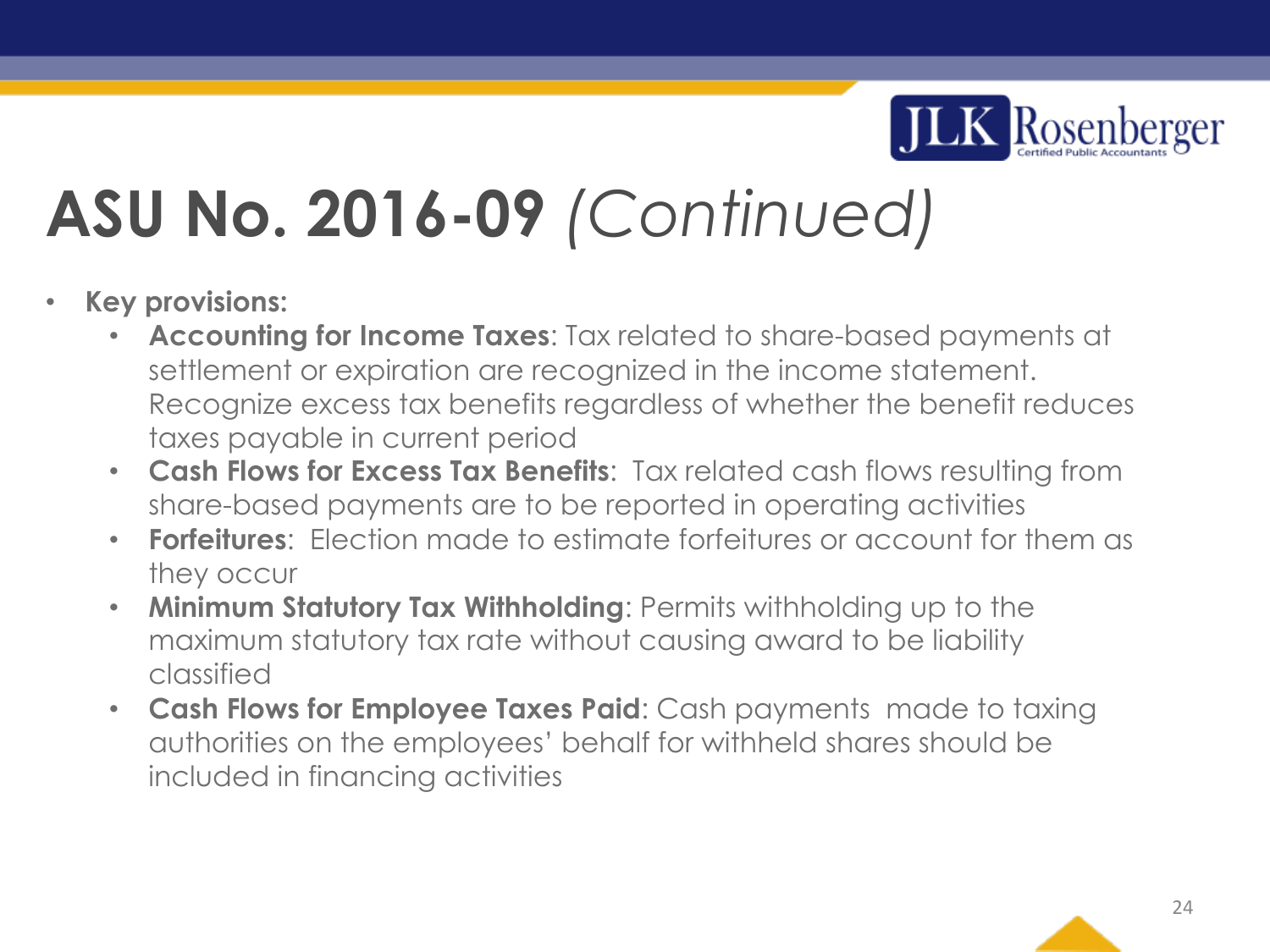

- **Nonpublic Companies :**
	- **Expected Term**: May make an accounting policy election to apply a practical expedient to estimate the expected term for all awards
	- **Intrinsic Value**: May make a one-time election to switch from measuring all liability-classified awards at fair value to intrinsic value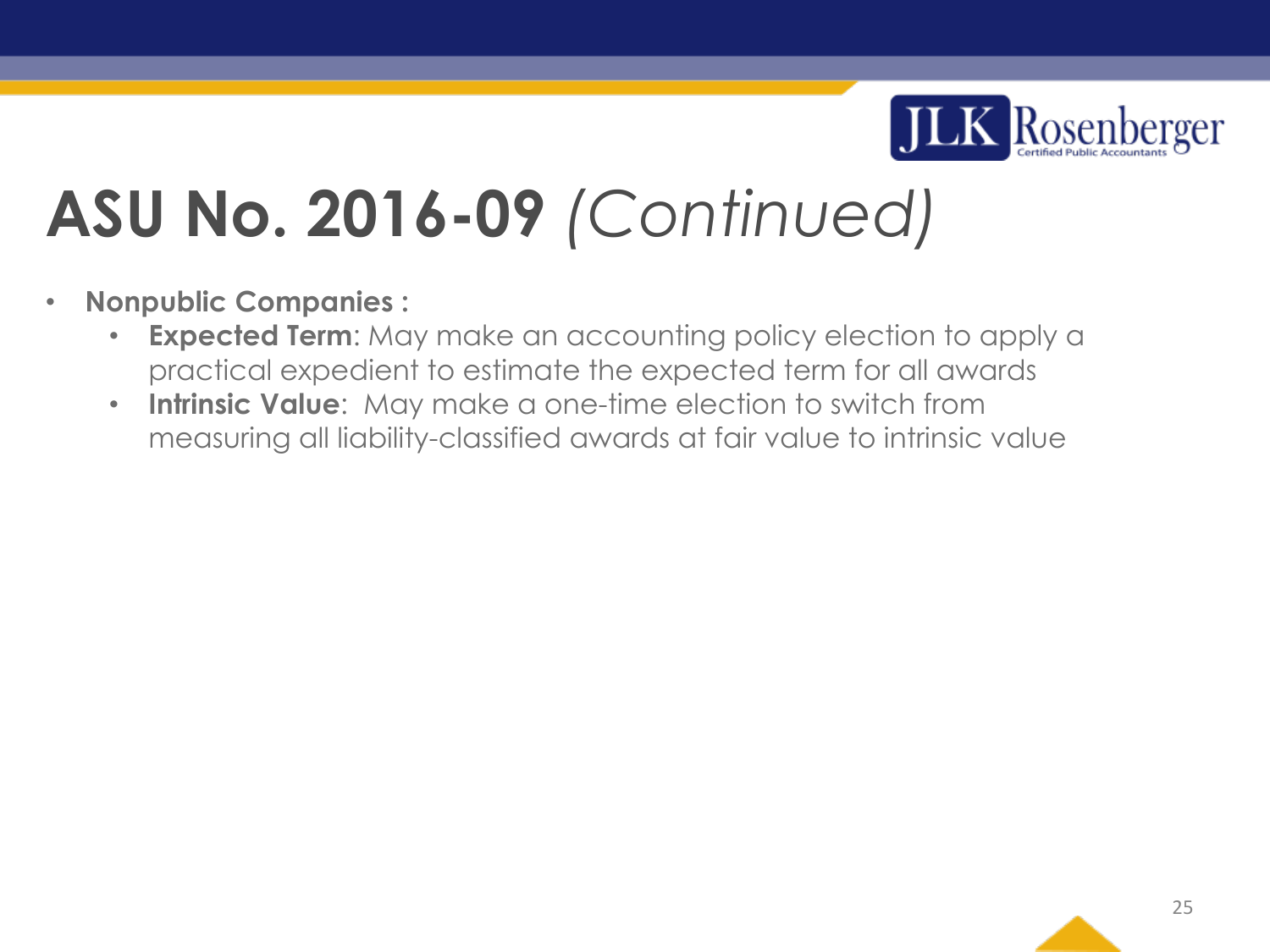

### **ASU No. 2016-13,** *Accounting for Financial Instruments – Credit Losses*

- **Effective date:**
	- Public Companies:
		- If SEC filer, years beginning January 1, 2020 and interim periods therein
		- If not SEC Filer, years beginning January 1, 2021 and interim periods therein
	- Nonpublic Companies:
		- Years beginning January 1, 2022 and interim periods therein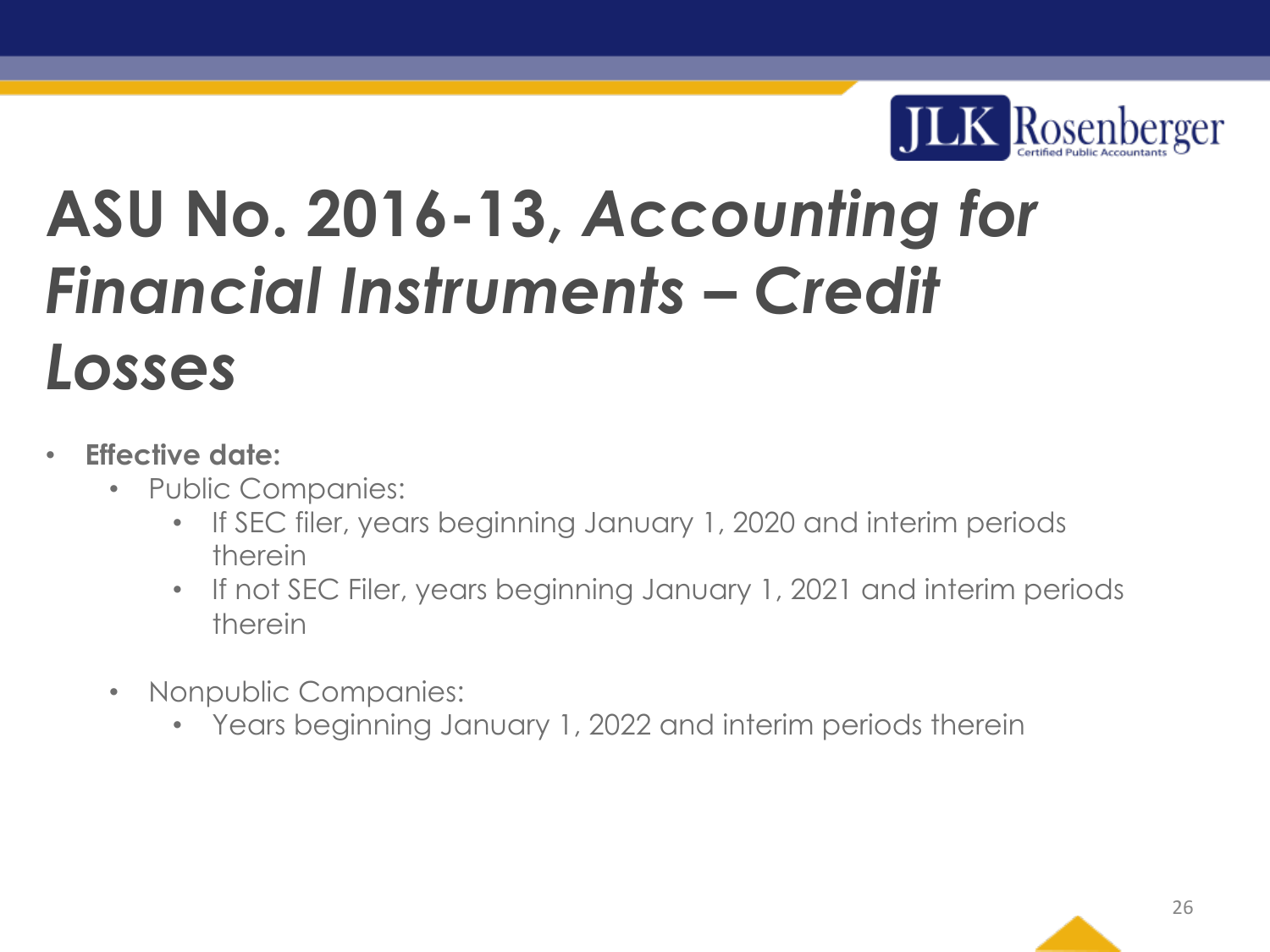

- **Key provisions:**
	- **Reinsurance receivables, other receivables, loans, held to maturity debt securities, net investments in leases, off balance sheet credit exposures**: For most financial instruments measured at amortized cost a new "expected credit loss" should be estimated and an allowance recorded. Recognized in net income
	- **Available for sale debt securities**: An allowance for credit losses is recognized as a contra-account to amortized cost rather than a reduction of amortized cost required by the current impairment model. Recognized through other comprehensive income
	- **Beneficial interests**: Amended to conform with new credit loss model for held to maturity and available for sale securities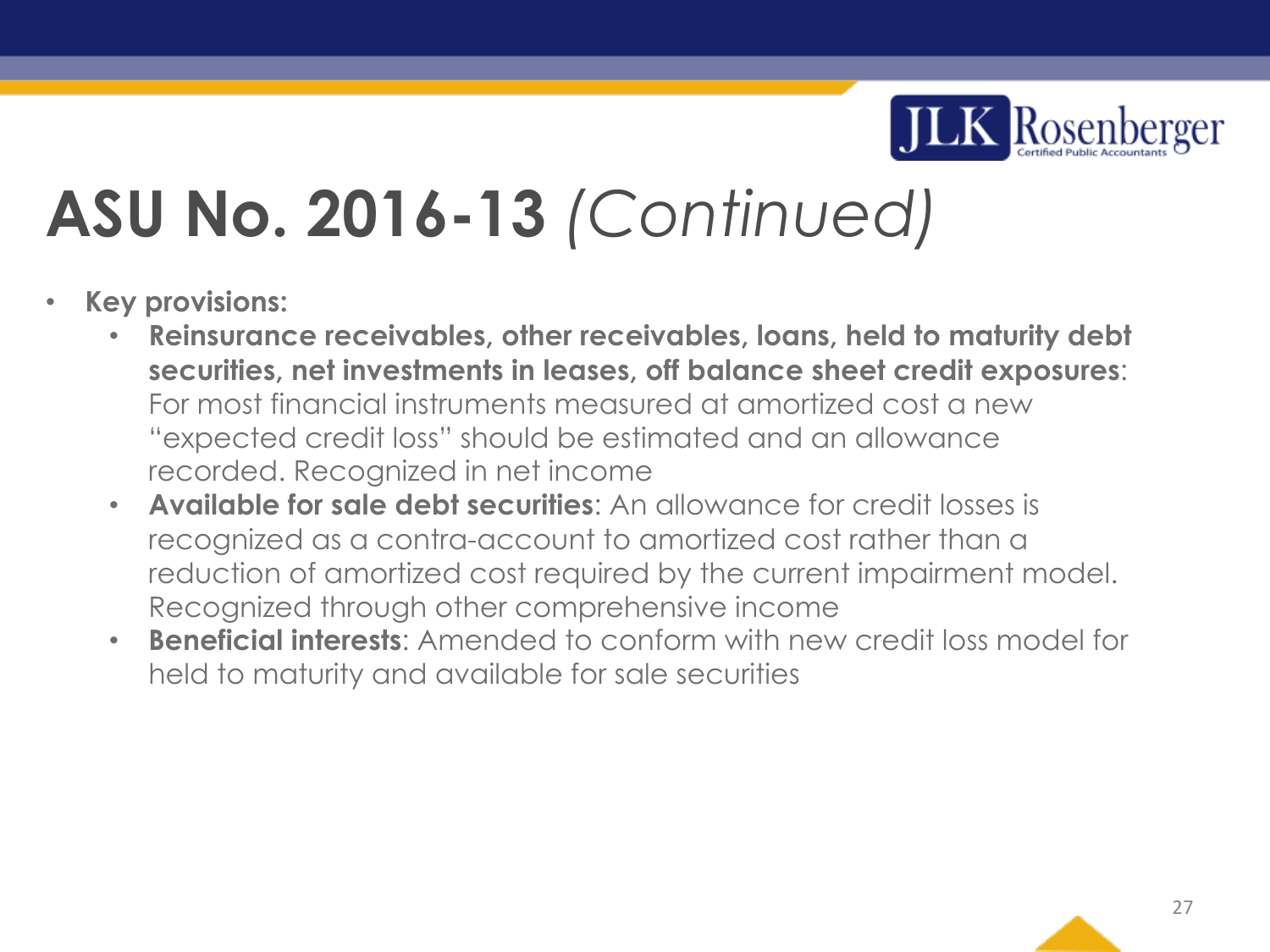

# **ASU No. 2016-15,** *Statement of Cash Flows: Classification of Certain Cash Receipts and Cash Payments*

- **Effective date:**
	- Public Companies:
		- Years beginning January 1, 2018 and interim periods therein
	- Non-public companies:
		- Annual disclosures year ended December 31, 2019
		- Interim disclosures first period in 2020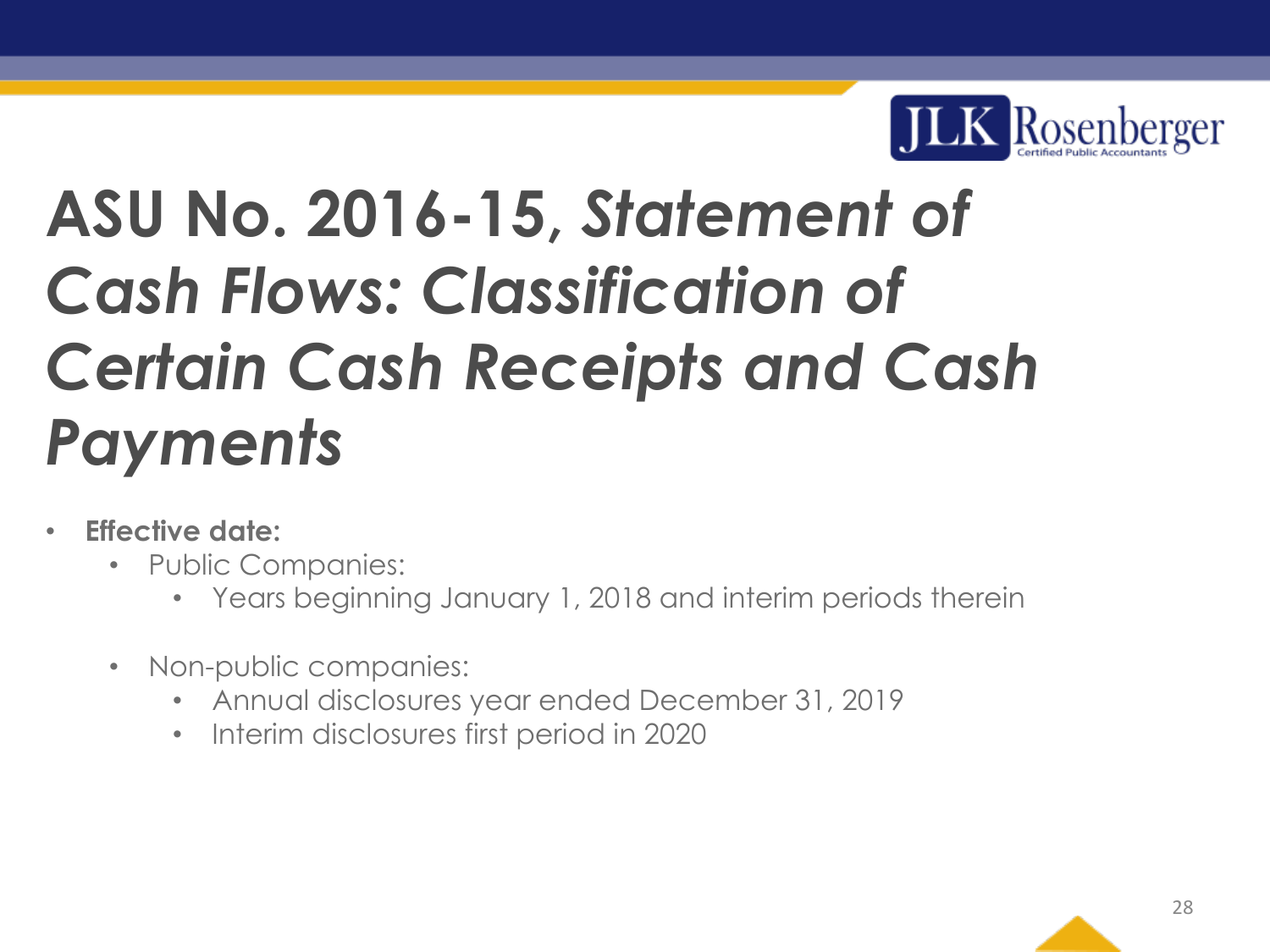

- **8 Cash Flow Issues:**
	- **1. Debt prepayment or debt extinguishment costs:** Cash payments for debt prepayment or debt extinguishment costs should be classified as cash outflows for financing activities
	- **2. Settlement of zero coupon debt instruments:** Cash payments for the settlement should be classified as cash outflows for operating activities for the portion attributable to interest and as cash outflows for financing activities for the portion attributable to principal
	- **3. Contingent consideration payments made after a business combination:** Cash payments made soon after an acquisition's consummation date should be classified as cash outflows for investing activities. Payments made thereafter should be classified as cash outflows for financing activities up to the amount of the original contingent consideration liability. Payments made in excess of the amount of the original contingent consideration liability should be classified as cash outflows for operating activities.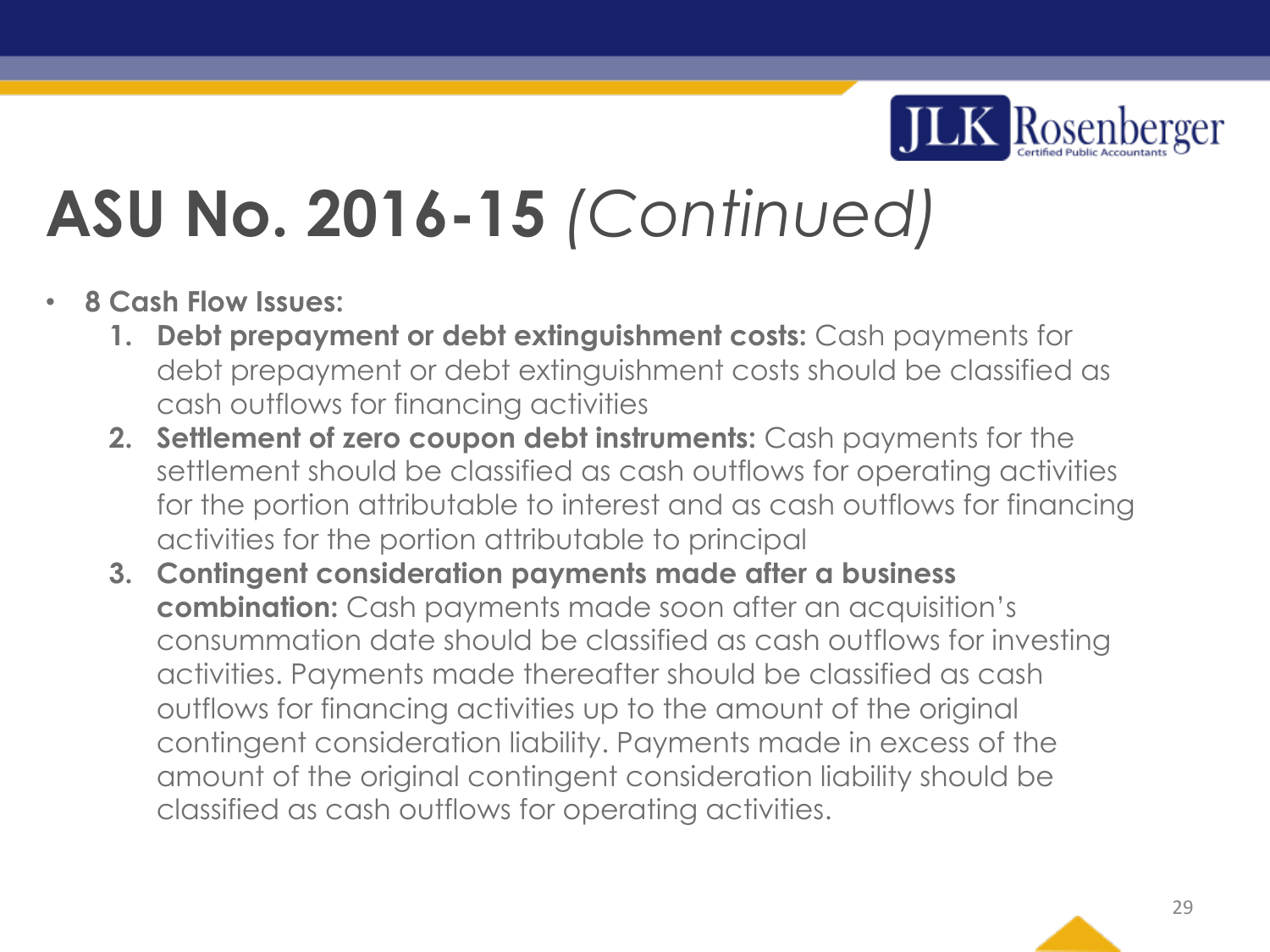

- **4. Proceeds from the settlement of insurance claims:** Cash payments received from the settlement of insurance claims should be classified on the basis of the nature of the loss (or each component loss, if an entity receives a lump sum settlement)
- **5. Proceeds from the settlement of corporate owned life insurance (COLI) policies, including bank owned life insurance (BOLI) policies:** Cash payments received from the settlement of COLI policies should be classified as cash inflows from investing activities. Cash payments for premiums on COLI policies may be classified as cash outflows for investing, operating, or a combination of investing and operating activities.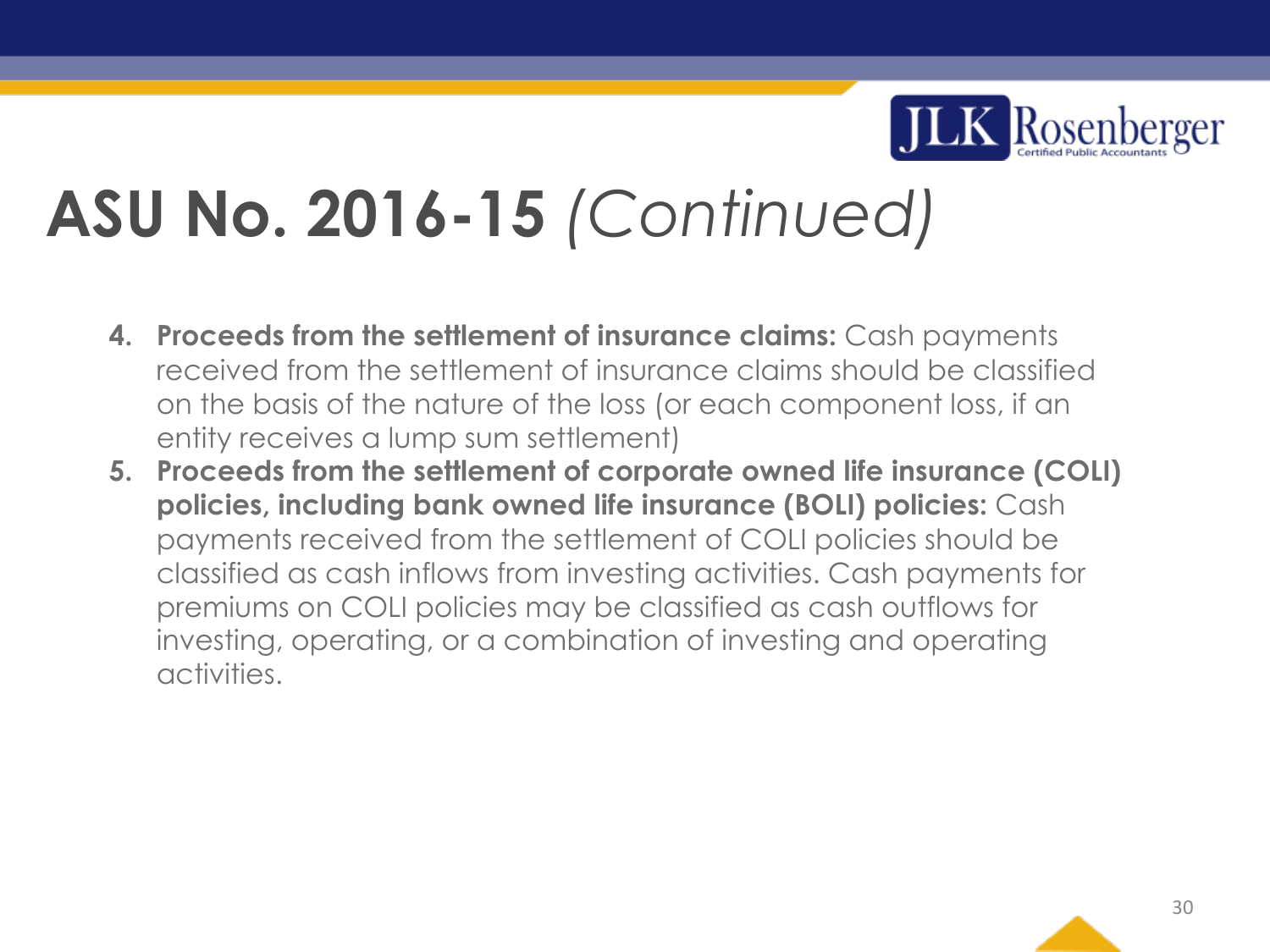

**6. Distributions received from equity method investments**: Any distributions received up to the amount of cumulative equity earnings would be considered a return on investment and classified in operating activities. Any excess distributions would be considered a return of investment and classified in investing activities. Alternatively, an investor can choose to classify the distributions based on the nature of activities of the investee that generated the distribution. If the necessary information is subsequently not available for an investee to determine the nature of the activities, the entity should use the cumulative earnings approach for that investee and report a change in accounting principle on a retrospective basis.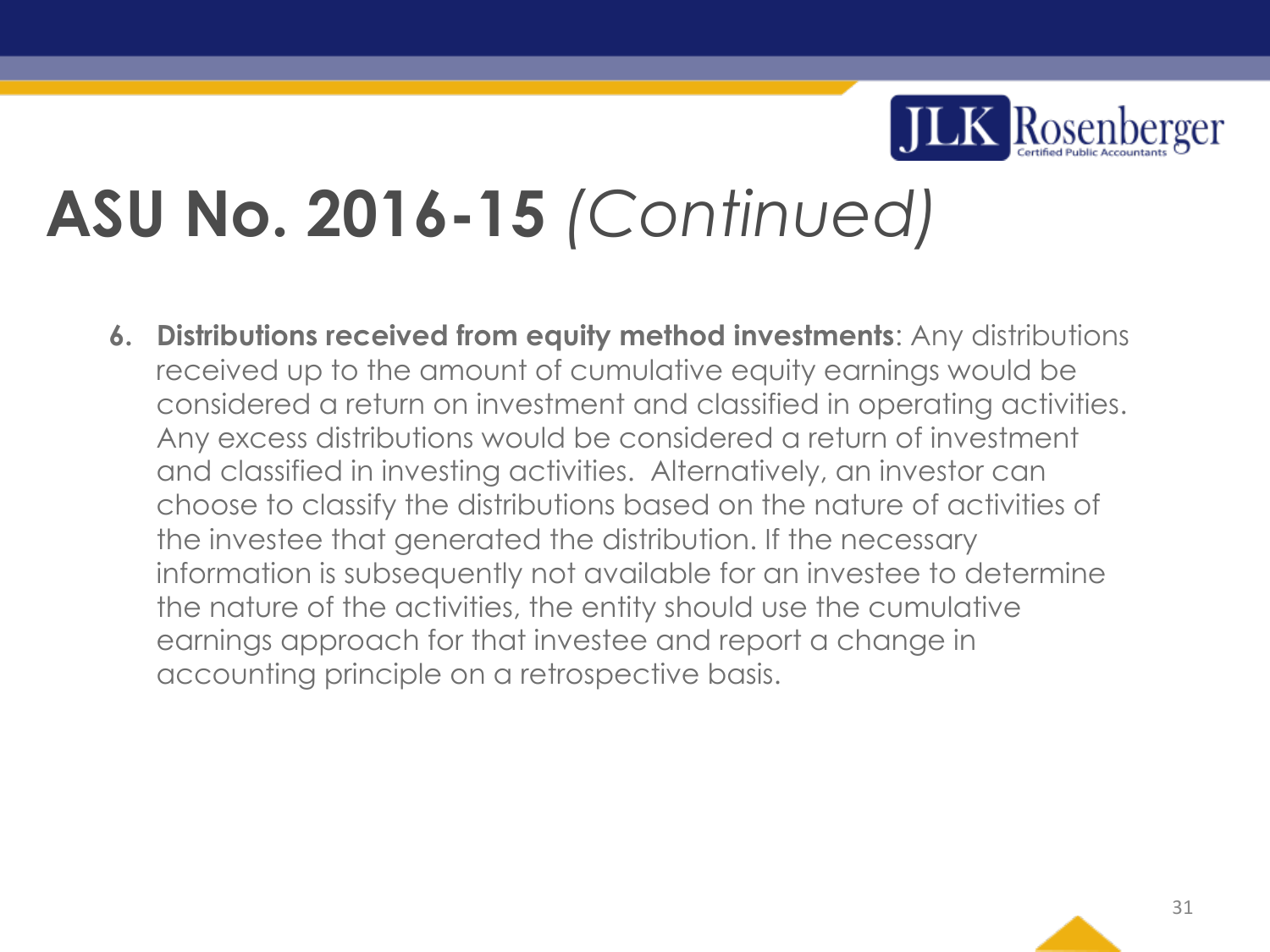

- **7. Beneficial interests in securitization transactions:** A transferor's beneficial interest obtained in a securitization of financial assets should be disclosed as a noncash activity. Cash receipts from a transferor's beneficial interests in securitized trade receivables should be classified as cash inflows from investing activities
- **8. Separately identifiable cash flows and application of the predominance principle:** Entities should use reasonable judgement to separate cash flows. In the absence of specific guidance, an entity should classify each separately identifiable cash source and use on the basis of the nature of the underlying cash flows. For cash flows with aspects of more than one class that cannot be separated, the classification should be based on the activity that is likely to be the predominate source or use of cash flow.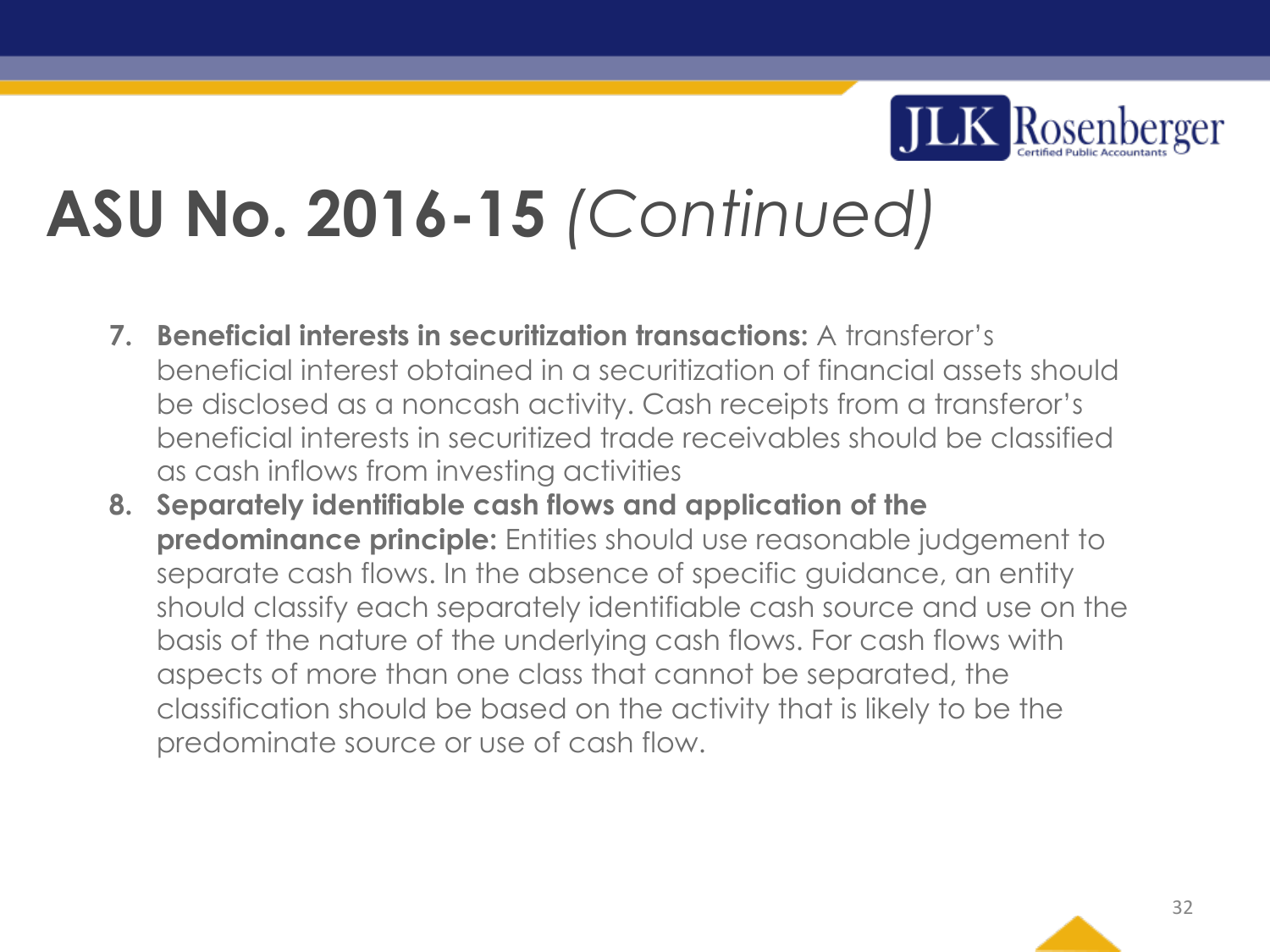

# **ASU No. 2014-09, Revenue from Contracts with Customers**

- **In May 2014, FASB issued ASU No. 2014-09. Subsequent to its issuance, FASB issued the following amendments to provide additional clarification:** 
	- ASU No. 2015-14, Deferral of the Effective Date
	- ASU No. 2016-08, Principal versus Agent Considerations (Reporting Revenue Gross Versus Net)
	- ASU No. 2016-10, Identifying Performance Obligations and Licensing
	- ASU No. 2016-12, Narrow-Scope Improvements and Practical Expedients